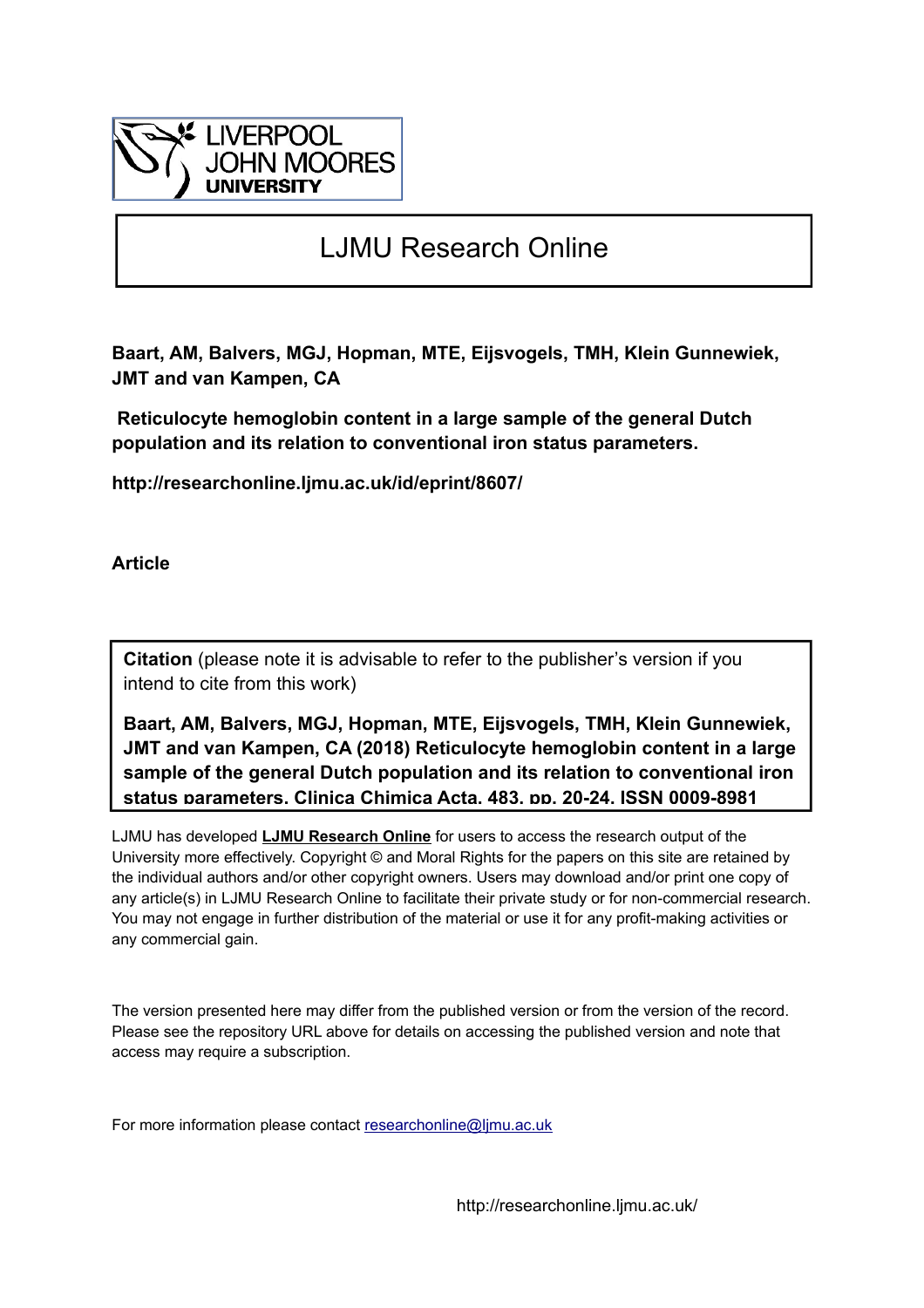# **Reticulocyte hemoglobin content in a large sample of the general Dutch population and its relation to conventional iron status parameters**

A. Mireille Baart<sup>a</sup>, Michiel G.J. Balvers<sup>a</sup>, Maria T.E. Hopman<sup>b</sup>, Thijs M.H. Eijsvogels<sup>b</sup>, Jacqueline M.T. Klein Gunnewiek<sup>a</sup>, Corine A. van Kampen<sup>a</sup>

<sup>a</sup> Gelderse Vallei Hospital, Clinical Chemistry and Haematology Laboratory,Ede, The Netherlands

<sup>b</sup> Radboud University Medical Center, Department of Physiology, Nijmegen, The Netherlands

Corresponding author:

A.M. Baart

Gelderse Vallei Hospital

P.O. Box 9025

6710 HN Ede

The Netherlands

Phone: 0031 - (0)318 - 43 58 77

E-mail: baartm@zgv.nl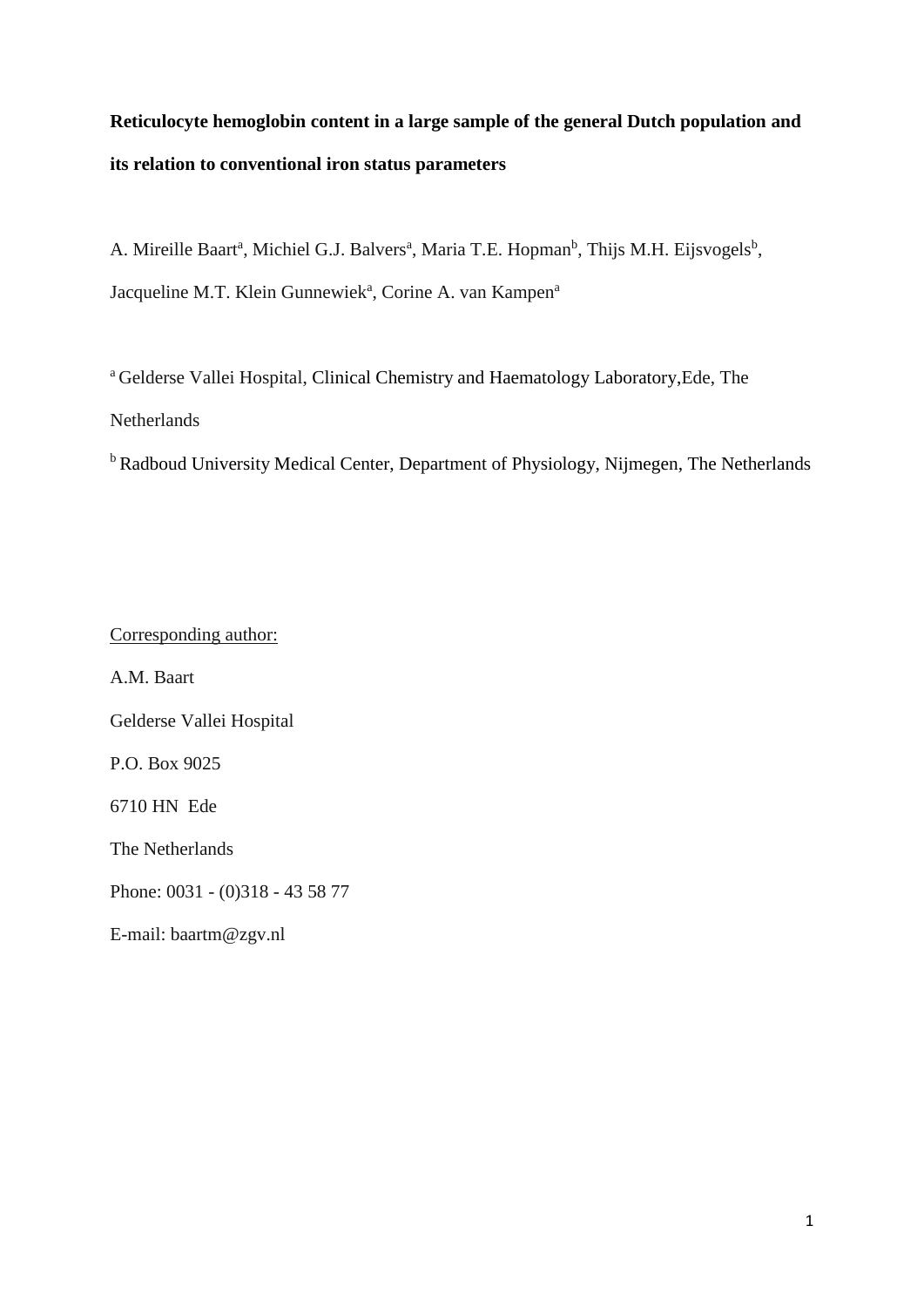#### **Abstract**

**Background:** No full consensus exists on which iron status parameters to use for iron status assessment. In this study, we assessed the usefulness of measurement of the hemoglobin content of reticulocytes (CHr) in the general population.

**Methods:** The following iron status parameters were assessed in 1024 adults: CHr, reticulocytes, hemoglobin (Hb), ferritin, serum iron, transferrin, transferrin saturation and mean corpuscular volume (MCV). Mean parameter values and correlation coefficients for CHr and other parameters were calculated. In addition, mean CHr levels in subgroups based on low and normal values of other iron status parameters were compared.

**Results:** Mean CHr values in men were 31.81 (SD=1.50) pg and in women 31.32 (SD=1.51) pg. A positive correlation was observed between CHr and Hb, ferritin, serum iron, transferrin saturation and MCV; a negative correlation was observed between CHr and transferrin. CHr levels were lower in subjects with low values of Hb, ferritin, serum iron and MCV compared to subjects with normal values for these parameters.

**Conclusion:** Mean CHr values in this population were comparable to values reported in small healthy control groups. Associations with other parameters were in agreement with associations reported in literature. CHr measurement might have additional value in iron status assessment.

### 200 woorden (max 200)

Keywords: iron status, reticulocyte hemoglobin content, hemoglobin, ferritin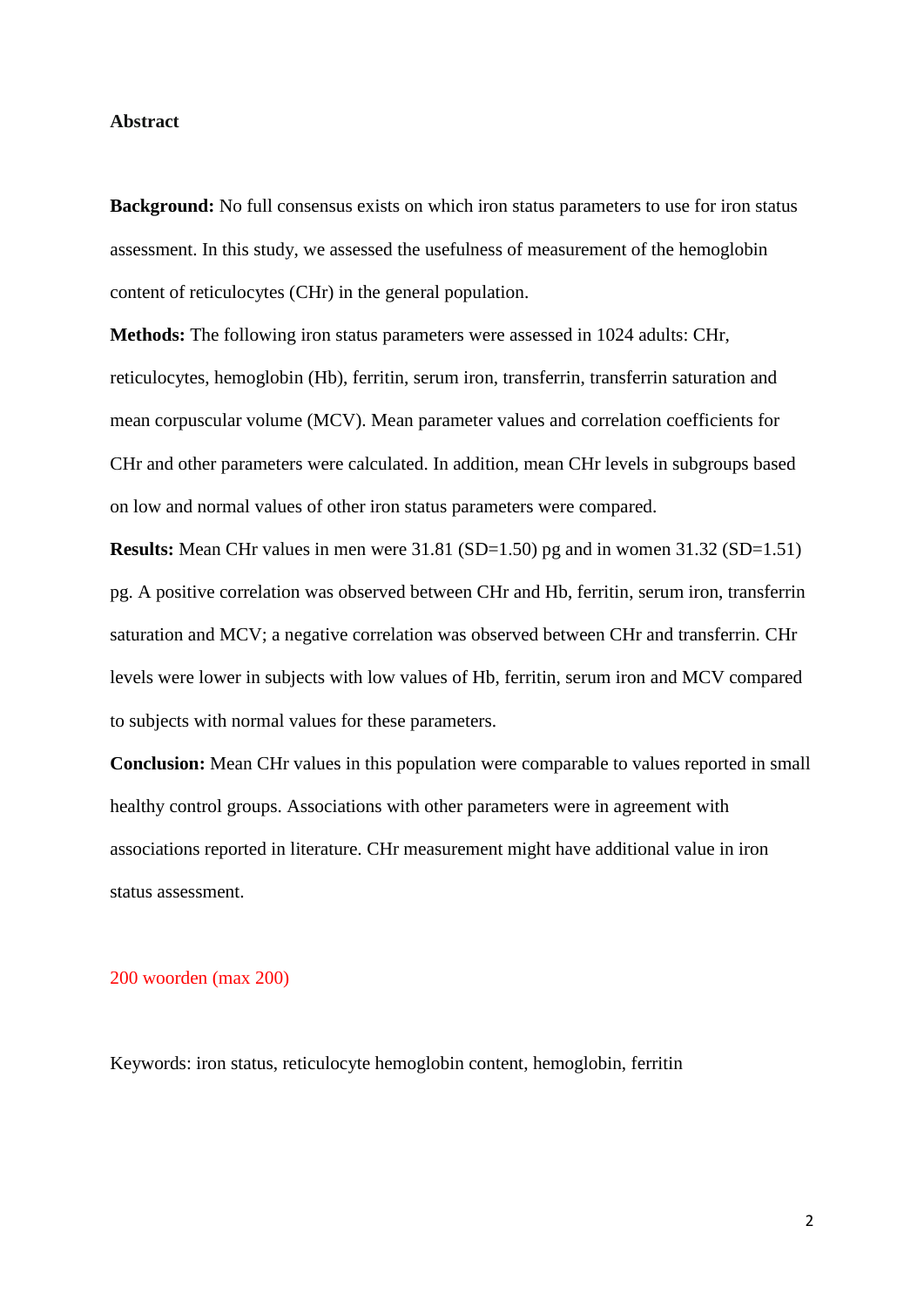### **1. Introduction**

Iron deficiency can be diagnosed by measurement of several iron status parameters. No full international consensus exists on which tests to use for iron status assessment. Difficulties in the diagnosis of iron deficiency are that different parameters become affected during different stages in the development of iron deficiency [1], the published sensitivity and specificity of the different tests are highly variable, and some parameters are influenced by pathological conditions. Ferritin for example, is an acute phase reactant and its diagnostic utility is therefore limited in patients with inflammatory conditions.

In the last two decades, automated hematology analyzers that measure parameters which are reported to be uninfluenced by inflammation have been developed. One of these tests is the mean cellular hemoglobin content of reticulocytes (CHr), provided by ADVIA analyzers. This parameter was approved for clinical use by the Federal Drug Administration in 1997. Since May 2005, an equivalent parameter, reticulocyte hemoglobin equivalent (RetHe), is available on Sysmex analyzers. Good agreement between CHr and RetHe has been reported [2]. In the current study, we will further use the term CHr for this parameter.

Besides the advantage of not being influenced by inflammation, another advantage of CHr is that this parameter becomes affected in a relatively early stage in the development of iron deficiency. Reticulocytes are immature erythrocytes. They mature for 1-3 days within the bone marrow and then they are released into the blood. Here they circulate for 1-2 days before they become mature erythrocytes. Because reticulocytes are young erythrocytes, CHr provides an indirect measure of iron available for erythropoiesis over the previous 3-4 days. In contrast, measures of mature erythrocytes are not sensitive for early iron deficient erythropoiesis because the turnover of erythrocytes is approximately 120 days.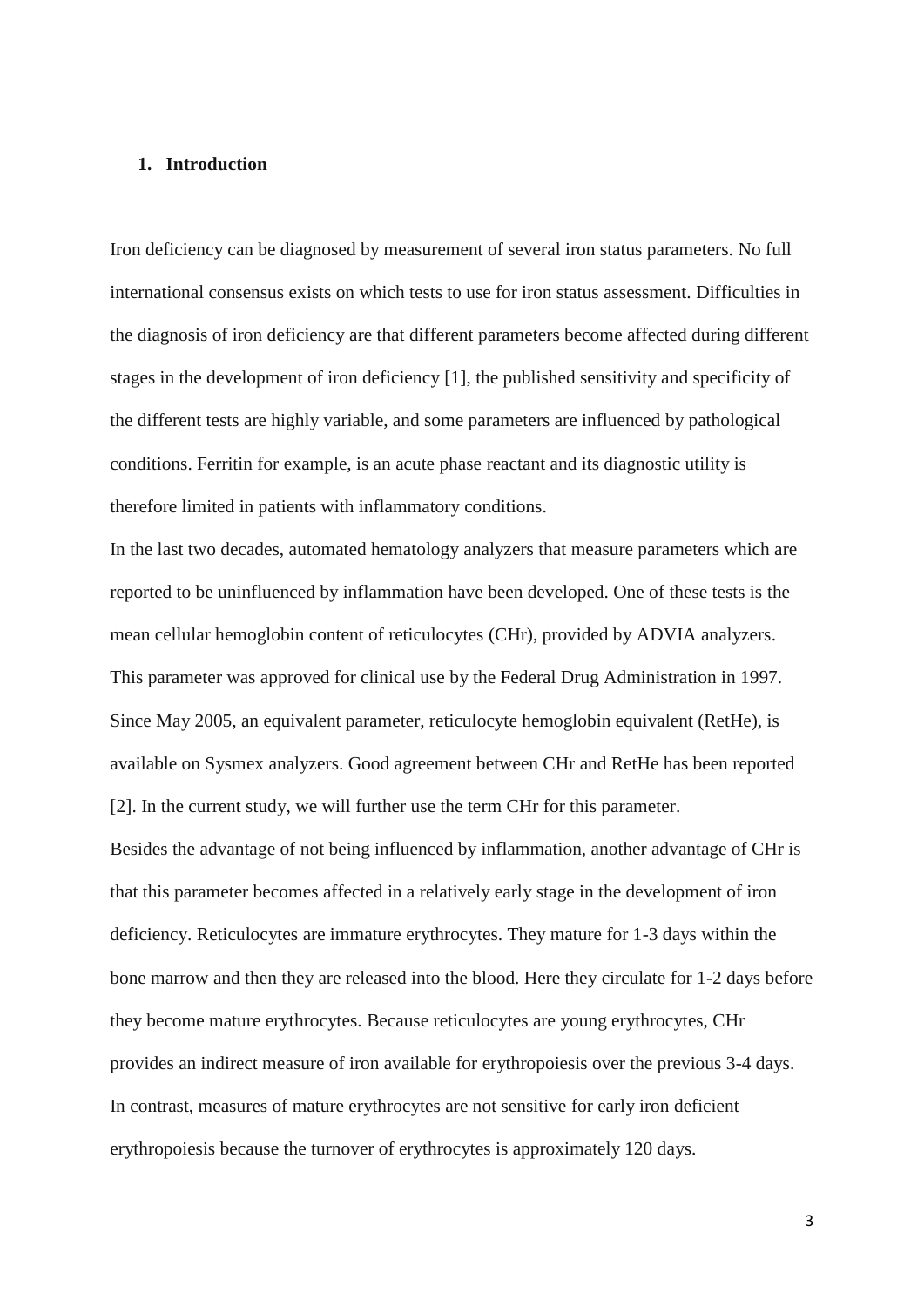Although CHr measurements are not often used in clinical practice, studies have demonstrated that CHr is a useful parameter for diagnosis of iron deficiency in adults [3], children [4,5], pregnant women [6], elderly patients [7,8] and blood donors [9,10]. In addition, it is a useful test for monitoring the erythropoietic response to iron replacement therapy [11,12] and detecting iron-restricted erythropoiesis in patients receiving erythropoietin therapy [13].

Most studies have been performed in patients or other specific populations with conditions that may influence iron metabolism, for example inflammatory conditions or an increased erythrocyte turnover after blood donation. Results in these studies could therefore be influenced by these specific conditions. Although in some studies a small control group of healthy subjects was used, little is known about the significance of CHr measurement in the general population. The aim of the current study is therefore to investigate the usefulness of CHr measurement in iron status assessment in the general population by measuring CHr values and to investigate its relation with conventional iron status parameters in a large sample of the general Dutch population. Hereto, data from participants of the Nijmegen Exercise Study (NES) [14] were used. Results of this study will extend the knowledge on the use of CHr measurements.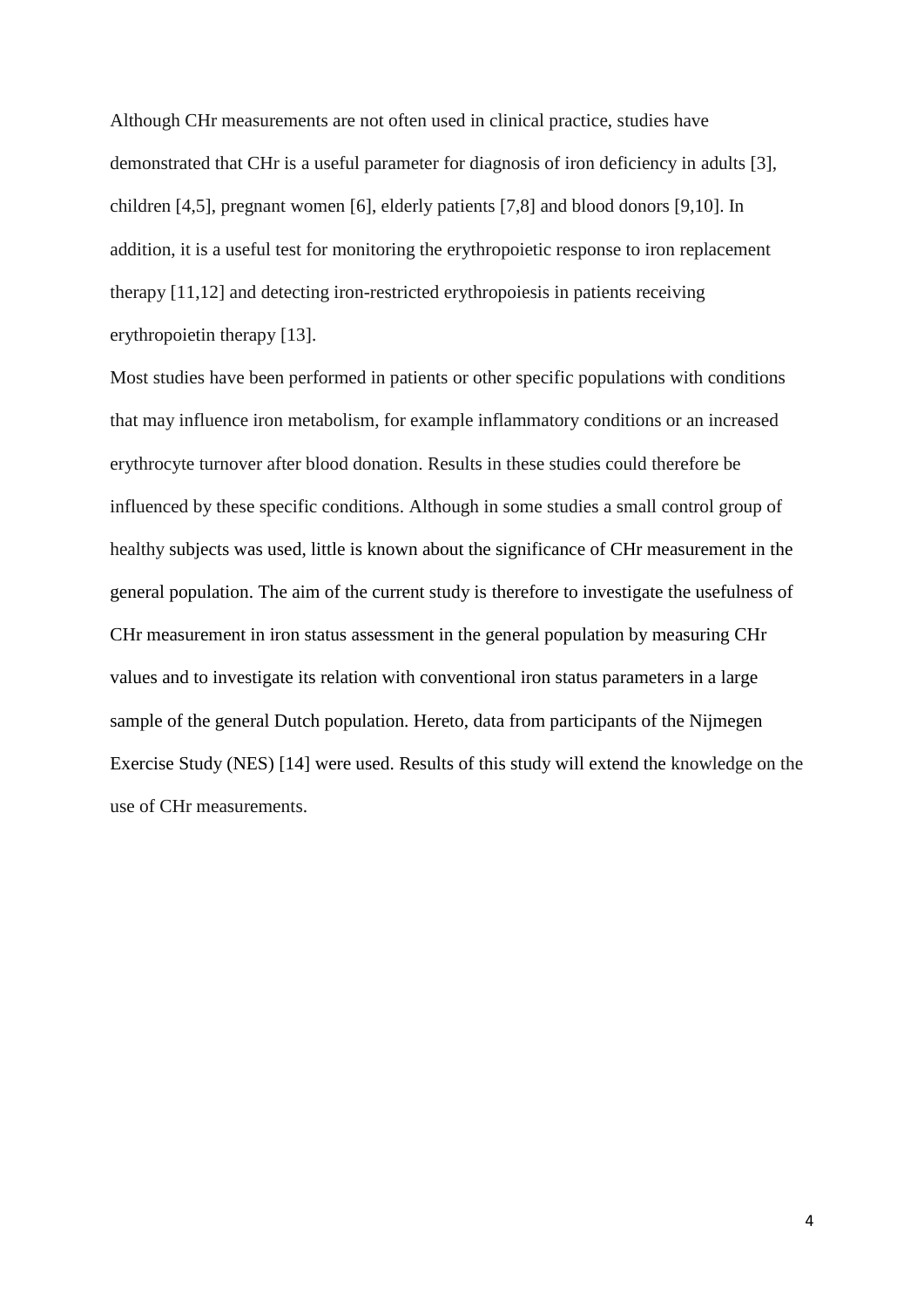#### **2. Methods**

#### **2.1 Study population**

The study population for the current study consisted of NES participants [14]. These NES participants were recruited among participants of the Nijmegen Four Days Marches, an annual walking event in the Netherlands. A total of 1105 NES participants (639 men, 466 women) who volunteered to participate in blood tests were included in the current study. Subjects with CRP levels at or above 5.0 mg/L (n=81) were excluded to prevent an influence on the results due to inflammation. Finally, a total of 1024 NES participants (594 men, 430 women) were included in the current study. This study was conducted in accordance with the Declaration of Helsinki. The study was approved by the Medical Ethical Committee of the Radboud University (file number: 2011/193; approval number: NL36743.091.11).

#### **2.2 Laboratory analyses**

Venous blood samples were collected one or two days before the first day of the Nijmegen Four Days Marches2015 (July 22), between 10:00 and 17:00 o'clock. In these samples blood parameters were measured on the same day. CHr, reticulocytes, Hb and MCV were measured on the ADVIA 2120i hematology analyzer (Siemens Healthineers, Erlangen, Germany). Ferritin, serum iron, transferrin and CRP were measured on the Vista Dimension 1500 (Siemens Healthineers, Erlangen, Germany). Transferrin saturation was calculated as the serum iron concentration divided by the total iron binding capacity. The latter was calculated from the transferrin concentration multiplied by 25.136. All measurements were performed in the Clinical Chemistry and Haematology Laboratory at the Gelderse Vallei Hospital using standard operating procedures and equipment.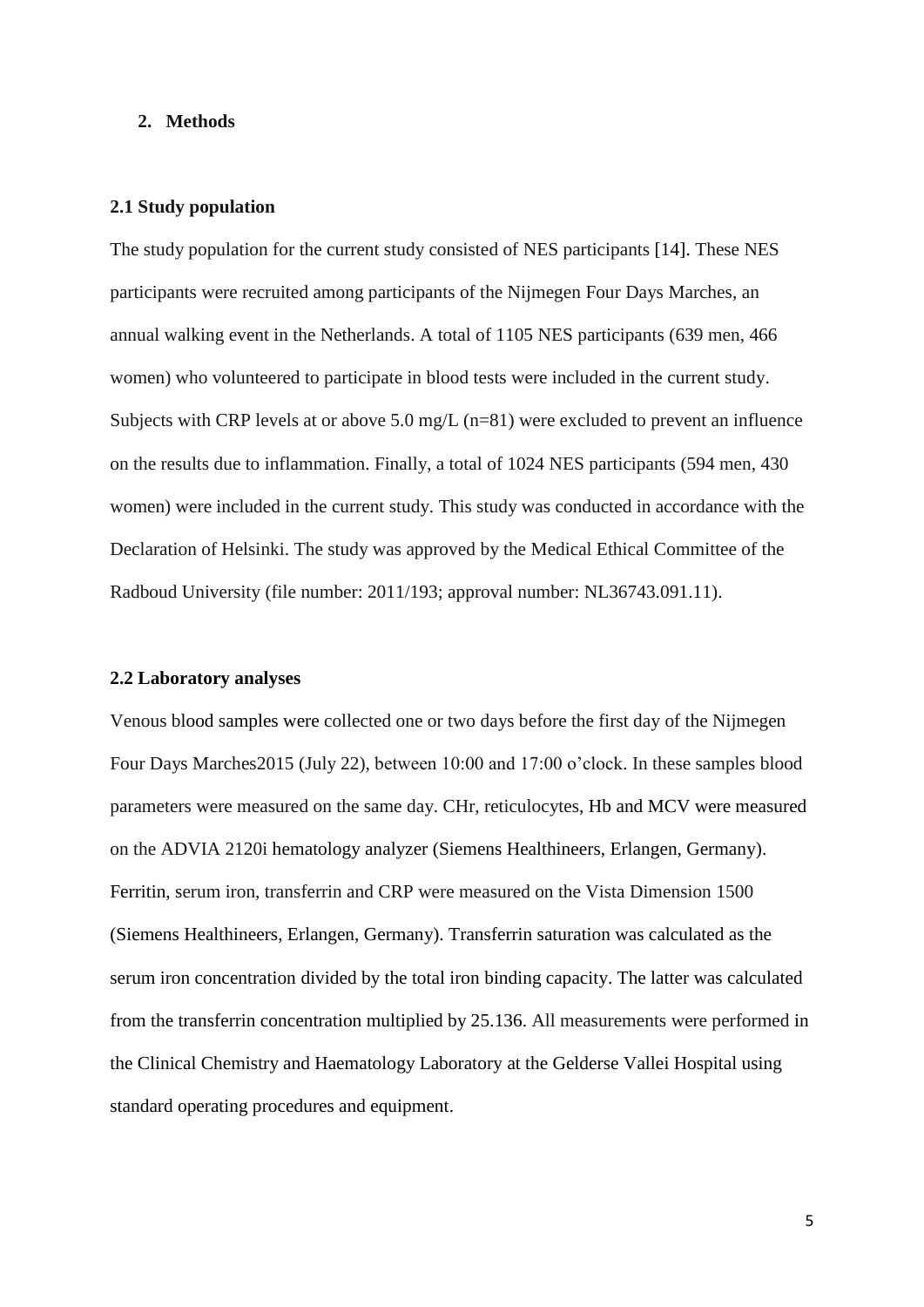#### **2.3 Statistical analyses**

Descriptive analyses were performed separately for men and women. Distributions of blood parameters were checked for normality with the Shapiro Wilk test; Levene's test was used to check for homogeneity of variances.

Mean values and standard deviations (SD) of the measured parameters were calculated. Mean parameter values in men and women were compared with a Mann-Whitney U test. This test was used because the distribution of parameters was not normal. To study the association between CHr and the other iron status parameters, Pearson's correlation coefficients were calculated. To assess a possible difference in correlation coefficients between men and women a Fisher's *r* to *z* transformation was performed first. The *z* scores were then compared and analyzed for significant difference between men and women.

Next, mean CHr values in subjects with values below and above the lower reference limit of the other iron status parameters were calculated. Mean CHr values in subjects with low and normal levels of other iron status parameters were compared with a Mann-Whitney U test. Subsequently, additional analyses that focus specifically on CHr and two commonly used parameters to assess the iron status, Hb and ferritin, were performed. Subjects were divided into five different groups based on their Hb level. The five Hb level categories were as follows (in mmol/L): <7.5, 7.5-8.4, 8.5-9.4, 9.5-10.4 and >10.5. For each Hb level category group mean values of CHr and ferritin were calculated. Mean CHr and ferritin values in the different Hb level category groups were compared with a Welch test. When the Welch test was significant  $(p<0.05)$ , a Games-Howell post hoc test was performed to investigate which of the five groups differed from each other. These tests were used because the assumption of homogeneity of variances was violated. Finally, subjects were divided into four different groups based on combinations of Hb and ferritin levels below and above the lower reference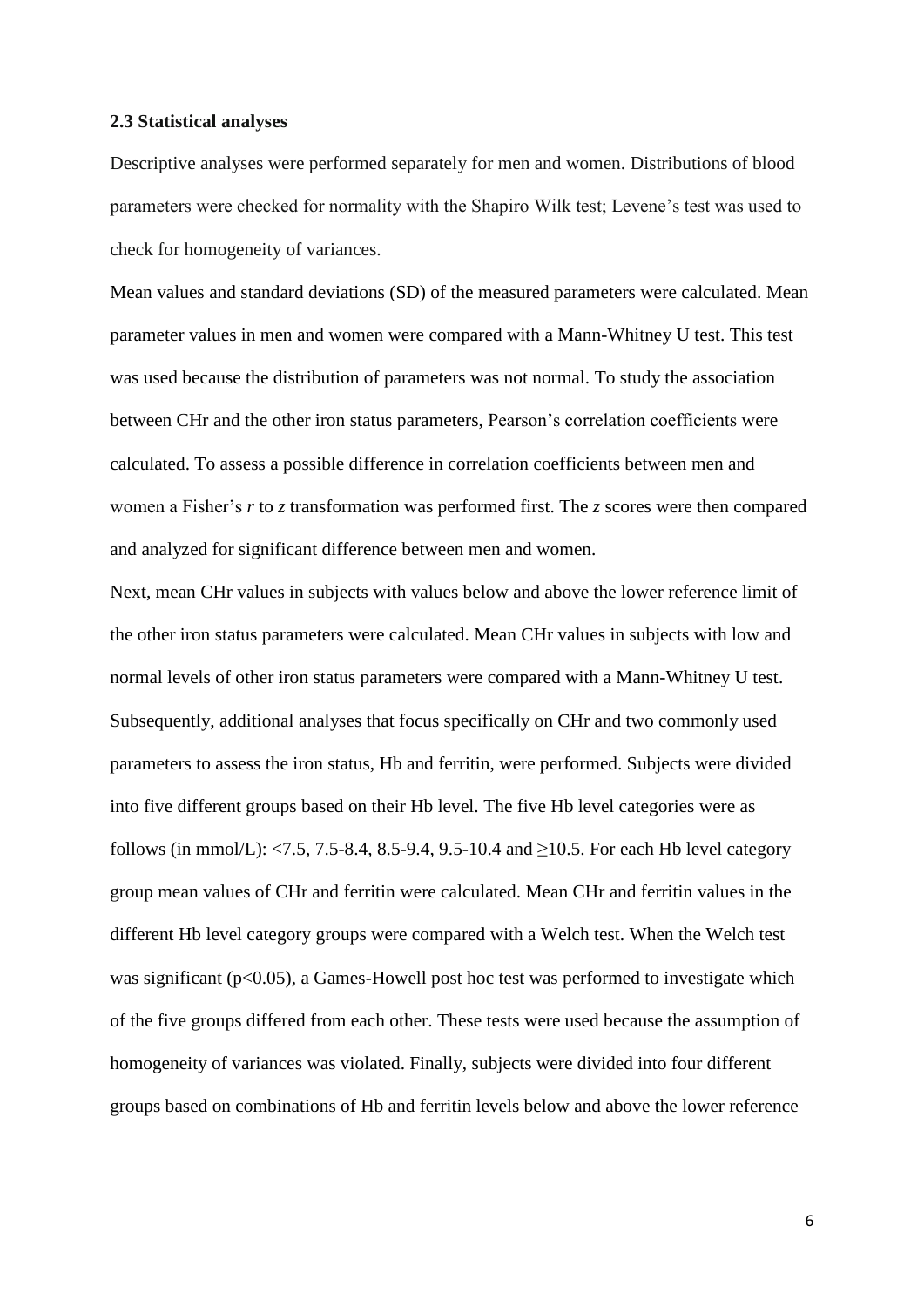limit. Mean CHr values were calculated for these Hb-ferritin category groups and compared with a Welch test and Games-Howell test.

Statistical analyses were performed with SPSS, Version 24, SPSS, Inc., Chicago, IL.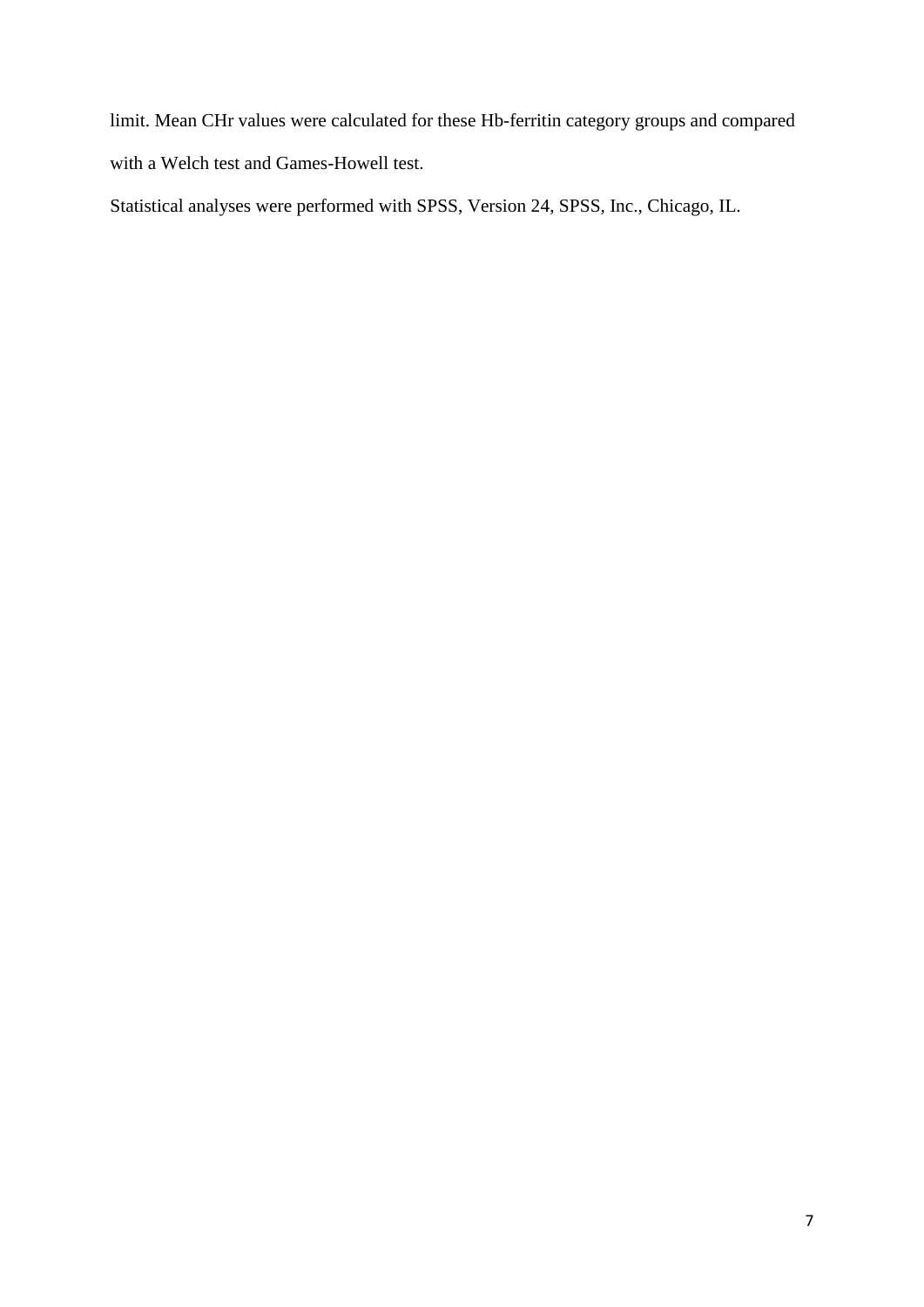#### **3. Results**

Population characteristics and parameter values are presented in Table 1. The mean age in men was 64 (SD=9) years and in women 57 (SD=11) years. Mean CHr values were significantly higher in men compared to women  $(31.81 \text{ (SD=1.50)}$  pg vs  $31.32 \text{ (SD=1.51)}$  pg). The range of CHr values in men was 23.36 to 35.77 pg and in women 25.13 to 37.22 pg. Mean values of reticulocytes, Hb, ferritin and transferrin saturation were also significantly higher in men, whereas transferrin levels were significantly lower.

Table 2 presents Pearson's correlation coefficients for CHr and other iron status parameters. In both men and women a significant positive correlation was observed between CHr and the following parameters: Hb, ferritin, serum iron, transferrin saturation and MCV. A significant negative correlation was observed between CHr and transferrin. No correlation was observed between CHr and reticulocyte count. Most observed correlations were however weak to moderate, ranging from 0.231 for ferritin in men to 0.453 for transferrin saturation in women. Only the correlation between CHr and MCV was strong  $(r=0.732$  in men and  $r=0.755$  in women). For most correlations, the correlation coefficient was comparable in men and women, except for CHr and Hb, which was significantly higher in women (r=0.431) than in men (r=0.293).

Table 3 presents mean CHr levels in subjects with values below and above the lower reference limit of iron status parameters. Both in men and women, CHr levels were significantly lower in subjects with low values of Hb, ferritin, serum iron and MCV. Table 4 presents mean CHr levels and mean ferritin levels in groups based on different Hb level categories. These results are graphically presented in Figure 1. In men, subjects with Hb levels of 8.5-9.4 mmol/L had significantly lower CHr levels than subjects with Hb levels of 9.5-10.4 and  $\geq$ 10.5 mmol/L. In women, subjects with Hb levels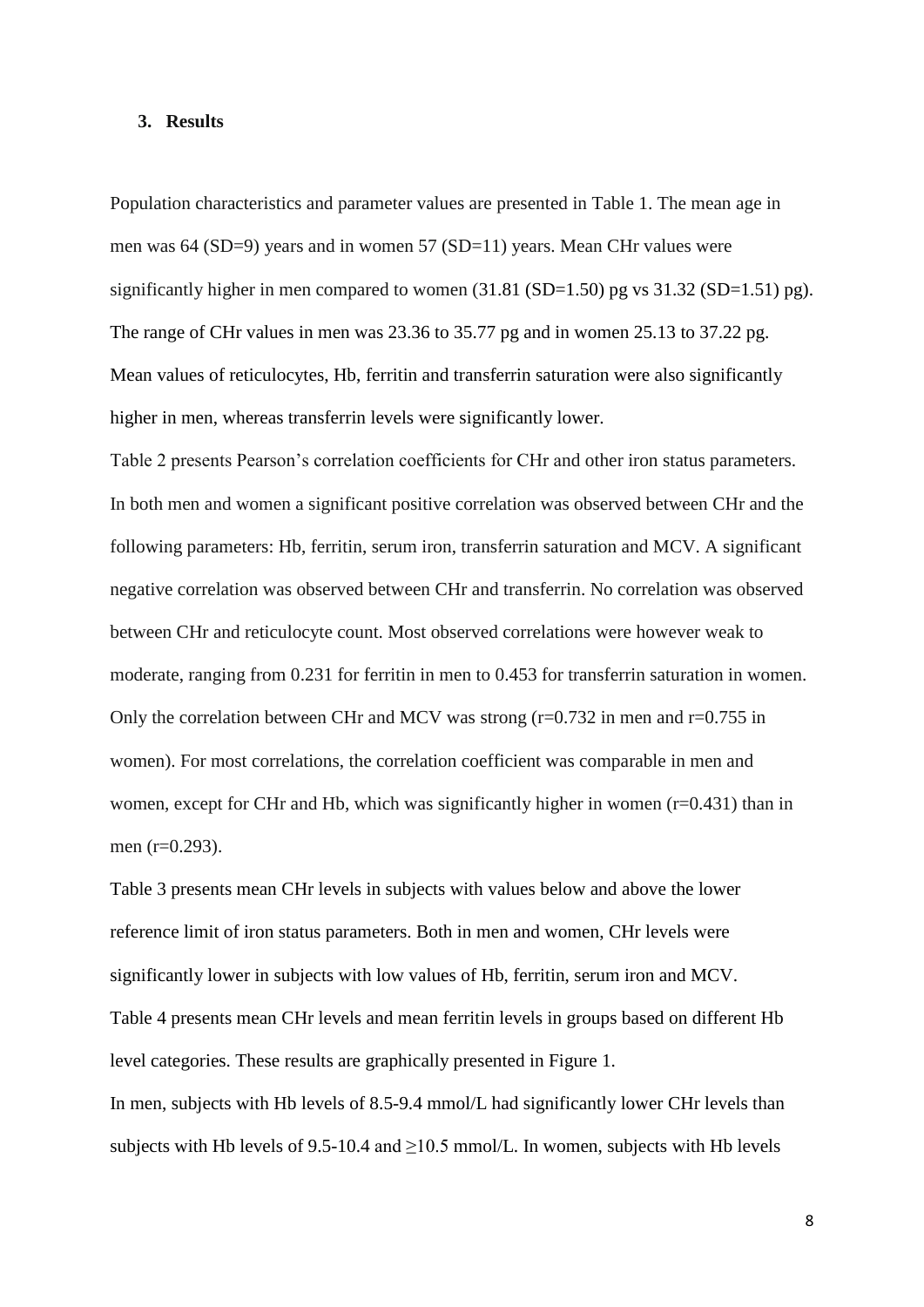<7.5 mmol/L had significantly lower CHr levels than subjects with Hb levels of 7.5-8.4, 8.5- 9.4 and 9.5-10.4 mmol/L. Also, women with Hb levels 7.5-8.4 mmol/L had significantly lower CHr levels than women with Hb levels of 8.5-9.4 and 9.5-10.4 mmol/L. Ferritin levels in male subgroups with Hb levels of <7.5, 7.5-8.4, 8.5-9.4 and 9.5-10.4 mmol/L differed significantly from each other; the lower the Hb level, the lower the ferritin level. Women with Hb levels of 7.5-8.4 mmol/L had significantly lower ferritin levels than women with Hb levels of 8.5-9.4, 9.5-10.4 and ≥10.5 mmol/L.

Table 5 presents mean CHr values in four different groups based on combinations of Hb and ferritin levels below and above the lower reference limit. Both in men and women, subjects with normal Hb and normal ferritin levels had significantly higher CHr levels compared to subjects with low Hb and low ferritin levels and subjects with normal Hb and low ferritin levels. Additionally, men with low Hb and normal ferritin levels had significantly higher CHr levels compared to men with low Hb and low ferritin levels.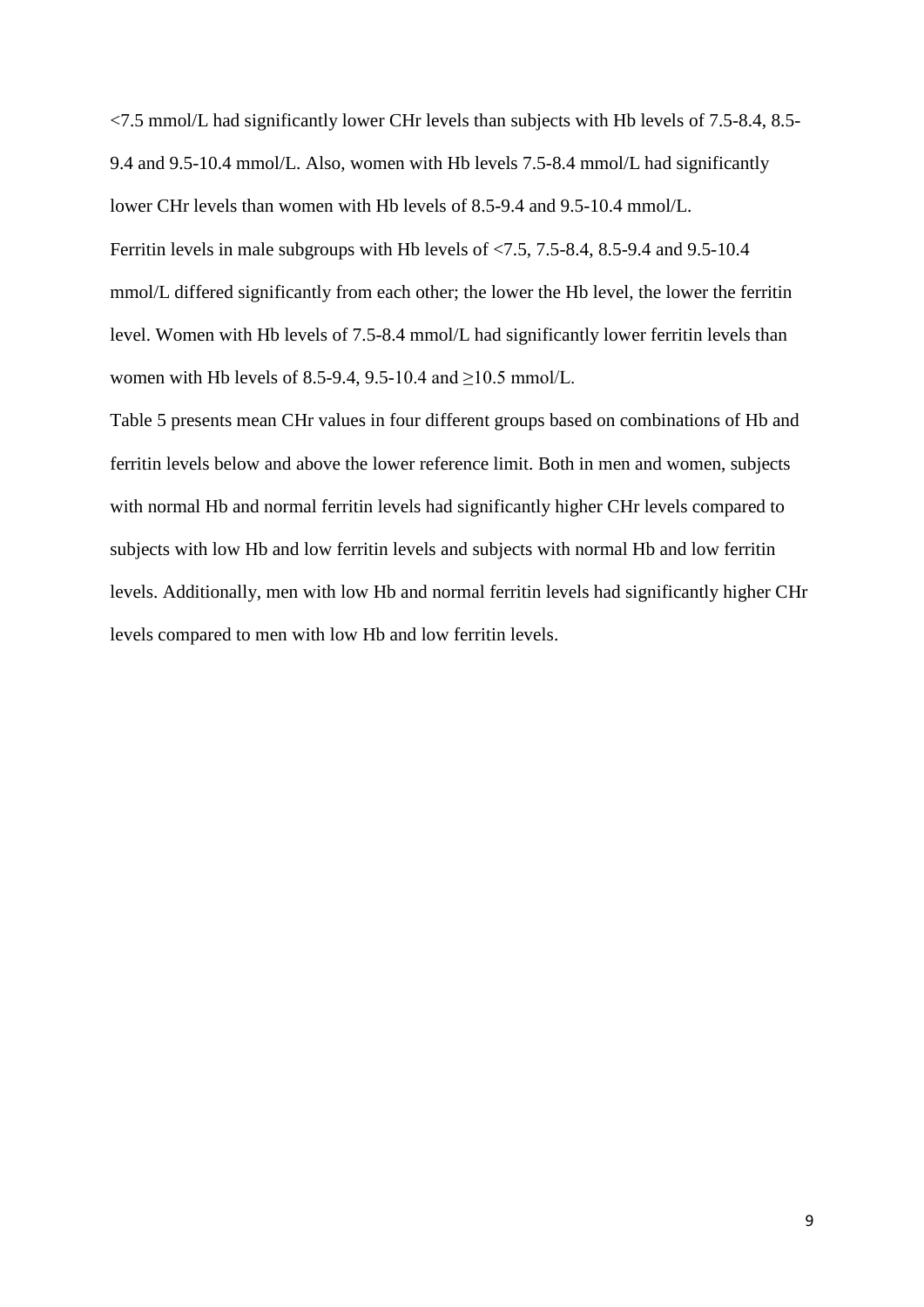#### **4. Discussion**

A relatively new test for iron status assessment is measurement of CHr values. This study aimed to investigate the usefulness of CHr measurement in iron status assessment in a large sample of the general Dutch population by measuring CHr values and to investigate its relation with conventional iron status parameters.

Mean CHr values in men were 31.81 (SD=1.50) pg and in women 31.32 (SD=1.51) pg. In other studies in which CHr values were measured on ADVIA analyzers in small control groups (n=34 to n=126) consisting of both male and female healthy subjects, the following mean values (in pg) were reported: 28.2 (SD=1.7) [15], 30.16 (SD=1.82) [2], 30.8 (SD=0.90) [3], 30.9 (SD=1.3) [16], and 32.5 (SD=0.7) [17]. Relatively large variation in mean values among these studies exists, and our results fall within the same range. The variation could be explained by the small sample sizes of the other studies.

In both men and women a significant positive correlation was observed between CHr and the following parameters: Hb, ferritin, serum iron, transferrin saturation and MCV; a significant negative correlation was observed between CHr and transferrin. This is in agreement with a study in female patients with iron deficiency, in which significant positive correlations were observed between CHr and Hb, serum iron, transferrin saturation and MCV, and a significant negative correlation was observed between CHr and transferrin [18]. Results are also in agreement with another study in patients with iron deficiency and with chronic renal failure, in which positive associations were found between CHr and Hb, ferritin, serum iron, transferrin saturation and MCV, and in which a negative association was found between CHr and total iron binding capacity, which is proportional to the transferrin concentration [16]. Results from these studies and from the current study might suggest that CHr measurement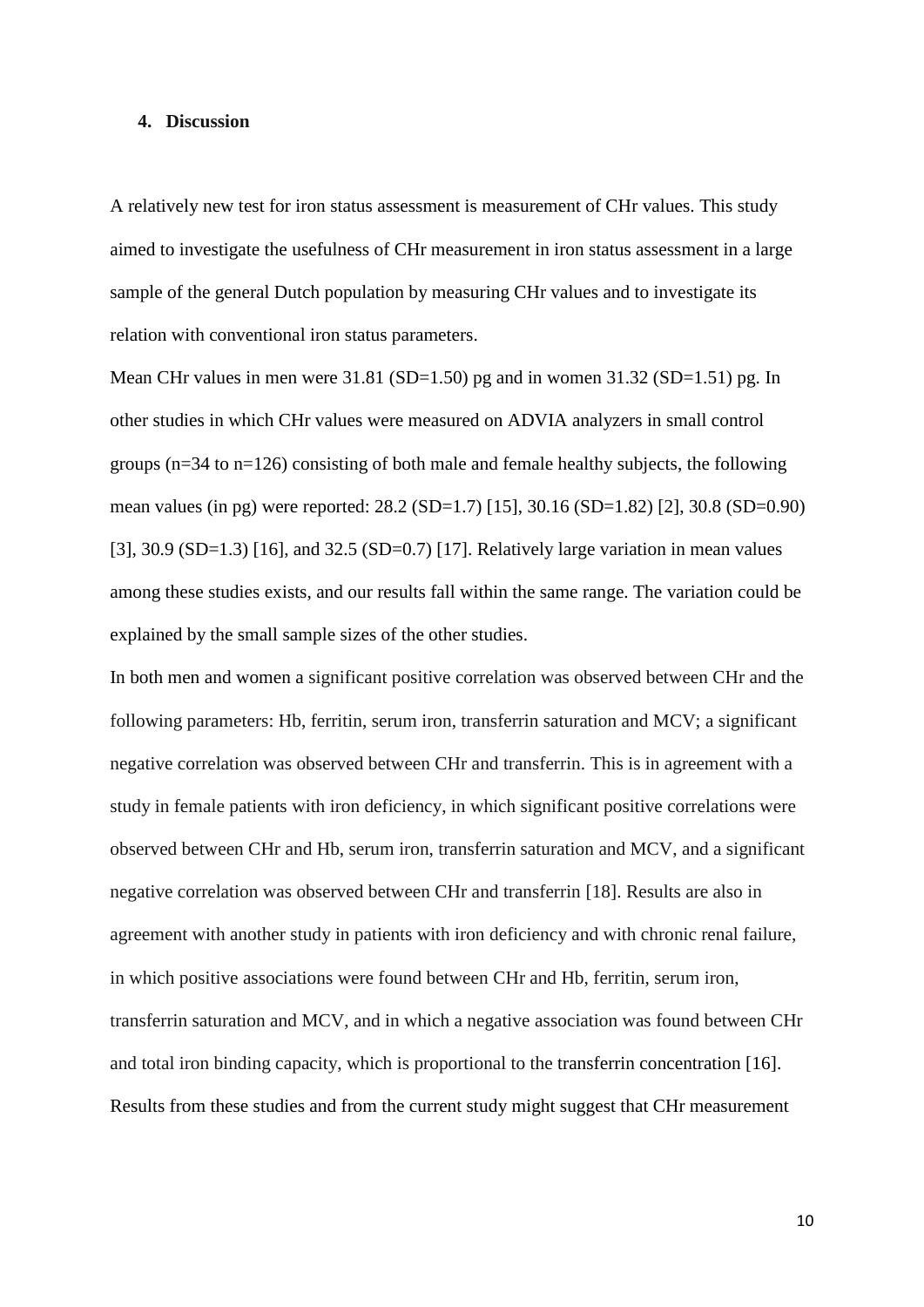can be used in both healthy persons as well as in patients for the assessment of iron deficiency.

The observed positive and negative correlations can be explained by physiological mechanisms. An adequate or high iron status is associated with sufficient levels of serum iron and increased iron stores. The latter are reflected by high ferritin levels. There is more iron available for erythropoiesis and hemoglobin synthesis, resulting in increased levels of CHr, Hb and MCV. The negative correlation between transferrin and CHr indicates that in an iron deficient state, when CHr levels are decreased, transferrin levels are increased in order to increase the iron uptake from the blood stream into cells.

Within subgroups based on Hb level categories we observed increasing mean CHr levels with increasing Hb level categories. We observed more significant differences in mean CHr values among female subgroups compared to male subgroups, which is in agreement with the stronger correlation between CHr and Hb in women. Within the same subgroups we also observed increasing mean ferritin levels with increasing Hb level categories. Results of mean CHr values in four different groups based on combinations of Hb and ferritin levels below and above the lower reference limit correspond to these results: subjects with normal Hb and normal ferritin levels had significantly higher CHr levels compared to subjects with low Hb and low ferritin levels and subjects with normal Hb and low ferritin levels.

Also when subjects were categorized into two subgroups with values below and above the lower reference limit of the other iron status parameters, significantly higher mean CHr values were observed in subjects with iron status parameter values above the lower reference limit. Besides Hb and ferritin, this was true for serum iron and MCV. The difference in mean CHr value between subjects with low and normal values was largest for the parameter MCV. This observation is in agreement with the high correlation for CHr and MCV.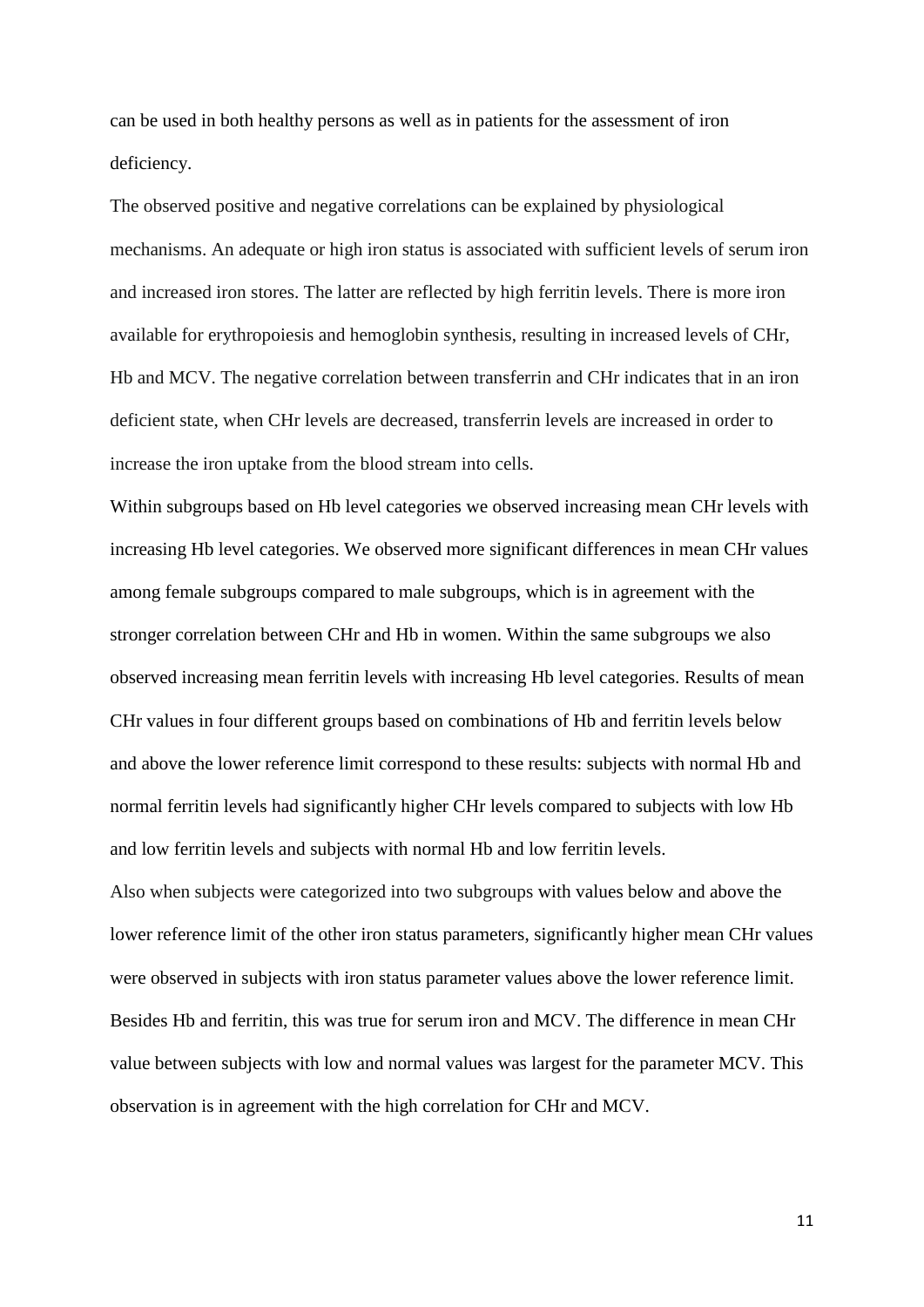The range in mean CHr levels in subjects with iron status parameters above the lower reference limit goes from 31.81 to 31.94 pg in men and from 31.29 to 31.52 pg in women. The variation in mean CHr values in subjects with iron status parameters below the lower reference limit was larger: in men mean CHr values range from 27.87 to 31.92 pg and in women from 27.97 to 32.06 pg. The larger variation could be explained by the relatively small number of subjects with iron status parameters below the lower reference limit. In literature, different lower reference limits of CHr values for the diagnosis of iron deficiency are reported. In studies in hemodialysis patients, limits of 26 pg [19] and 32 pg [20] are reported as appropriate for the assessment of iron deficiency. In another study in hospitalized patients, a cutoff value of 28 pg was reported for the diagnosis of iron deficiency [21]. For the diagnosis of iron deficiency anemia in hospitalized patients cutoff values of 29 pg [18] and 30.5 pg [7] were reported. In all these studies, CHr values were measured on ADVIA analyzers. Differences in study populations and criteria for the diagnosis of iron deficiency might explain the different lower reference limits reported in different studies. The study population of one study consisted of only women [18]; in the other studies no distinction was made between men and women, which might be necessary, based on our observations. Universal reference ranges are not available for a large number of parameters. The assessment of reference ranges for iron status parameters is difficult because there are so many aspects that are iron related, like sex, age, nutritional status and disease states. Furthermore, measurement of several iron status parameters lack standardization, and therefore results differ between methodologies and laboratories. Finally, the use of different definitions of iron deficiency and the lack of a perfect gold standard makes it difficult to assess reference ranges. The large variation in reported cutoff levels for CHr between different studies confirm this difficulty.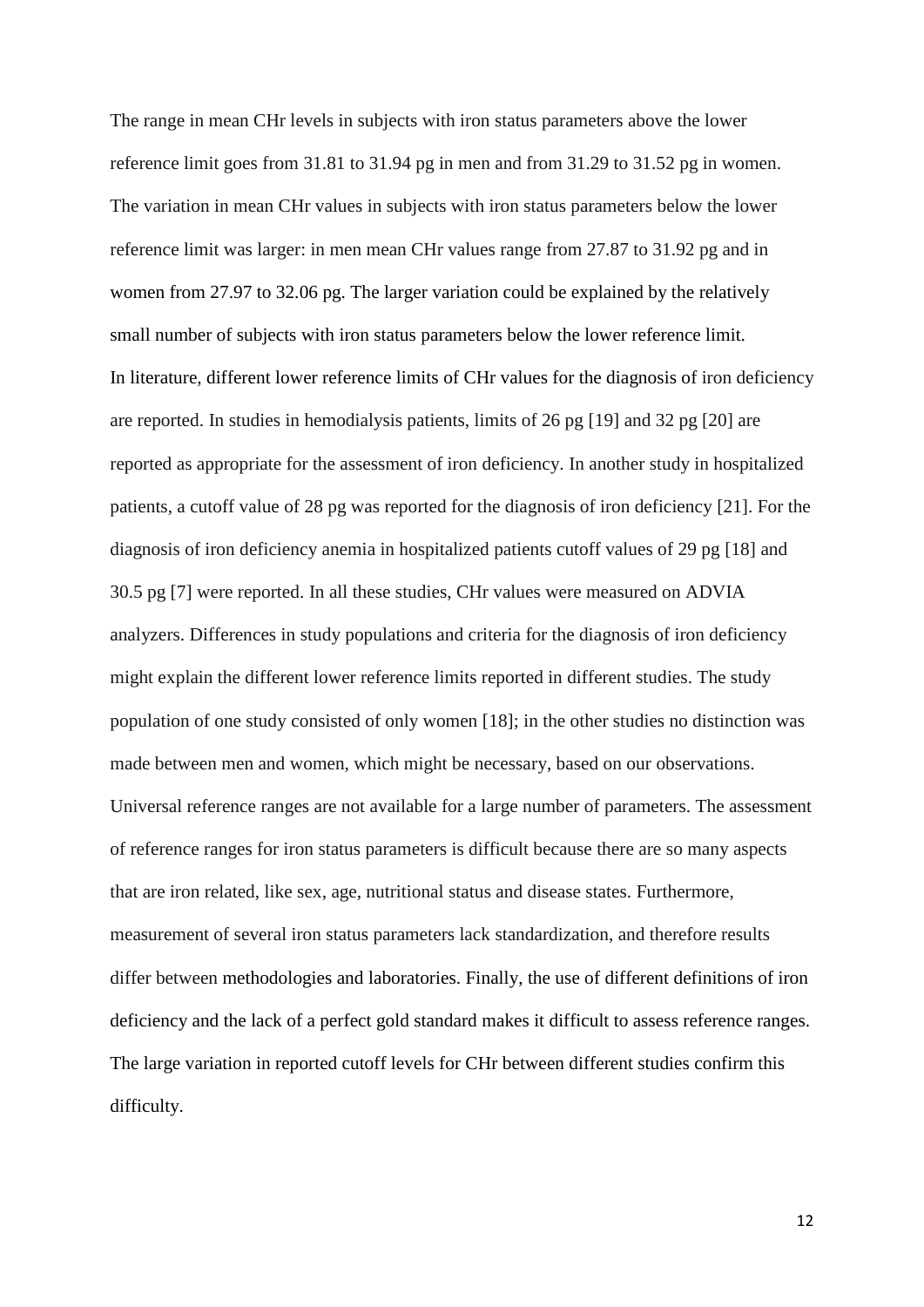We observed higher mean CHr levels in subjects with iron status parameter values above the lower reference limit than in subjects with iron status parameter values below the lower reference limit. However, it occurred that individual subjects with a high CHr level had a low value for another iron status parameter and vice versa. CHr measurement should therefore not be used as one single test for iron status assessment, but it might have additional value in combination with other tests. In another study it was also concluded that detection of iron restriction is not possible with a single test used in isolation [22]. A huge advantage of CHr is that it is not influenced by inflammation. Furthermore, CHr becomes affected in a relatively early stage in the development of iron deficiency before iron deficiency anemia and clinical symptoms become apparent. Therefore, this parameter might be useful to identify persons, healthy and diseased, at risk of developing iron deficiency anemia and subsequently to apply interventions in order to prevent further development of iron deficiency anemia. Future research using longitudinal data is necessary to study the value of CHr measurements in predicting the development of iron deficiency anemia in both healthy as well as diseased persons.

Our study population consisted of a large random sample of the general Dutch population. As general populations do not consists of healthy people only, diseases or disease events were also prevalent among our study population. A total of 723 subjects (71%) reported to have (had) a disease or a disease event. Some examples of diseases or disease events that were reported are cancer, cardiovascular disease, heart attack, hypertension, diabetes, asthma, depression and allergy. We excluded subjects with high CRP levels and therefore an influence of inflammatory conditions associated with certain diseases can be rules out. Our study population, meant to be a reflection of the general Dutch population, consisted of participants of the Nijmegen Four Days Marches. It is likely that these participants are above average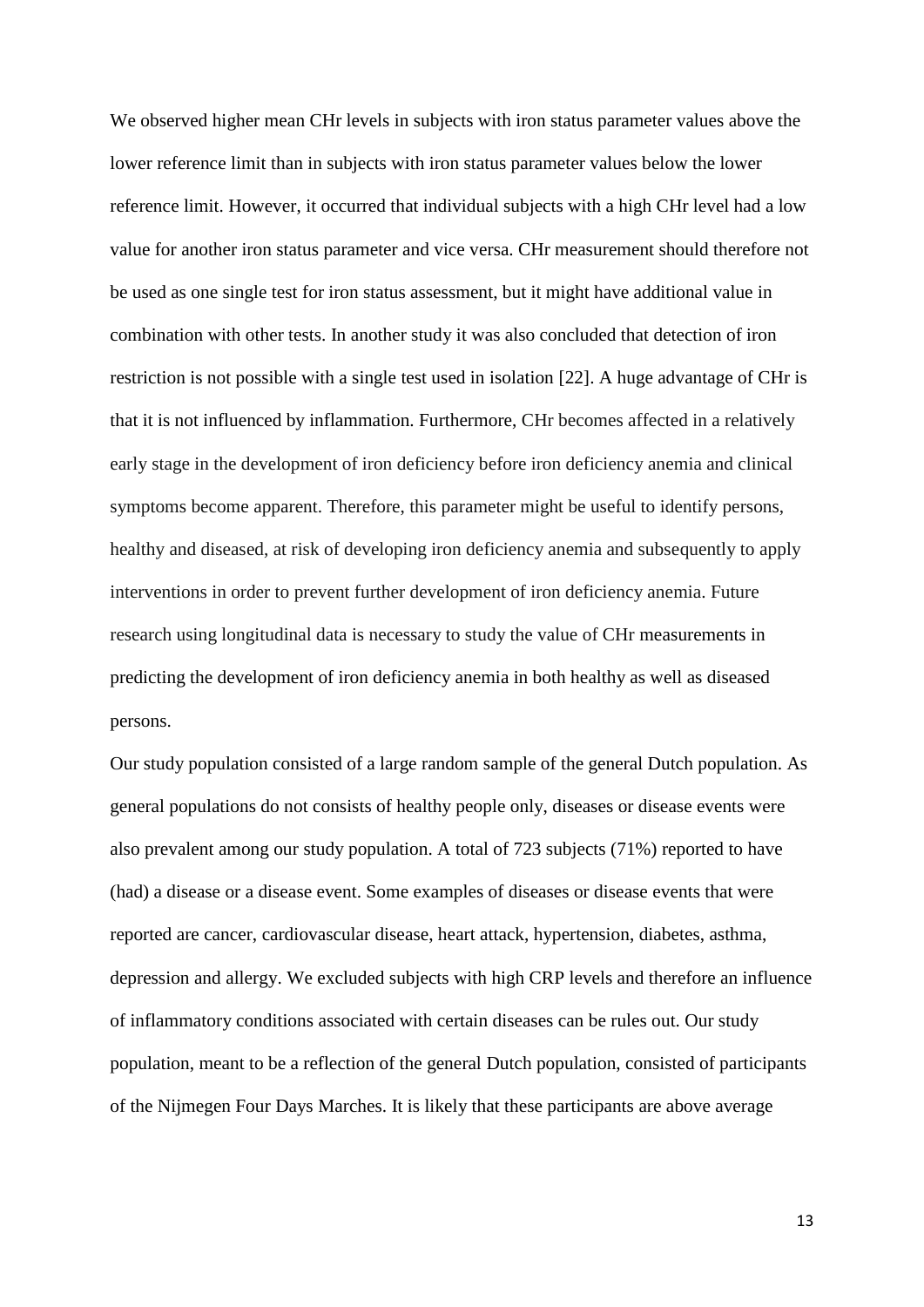physically active. On the other hand, our study population was relatively large, which is a strength of the study.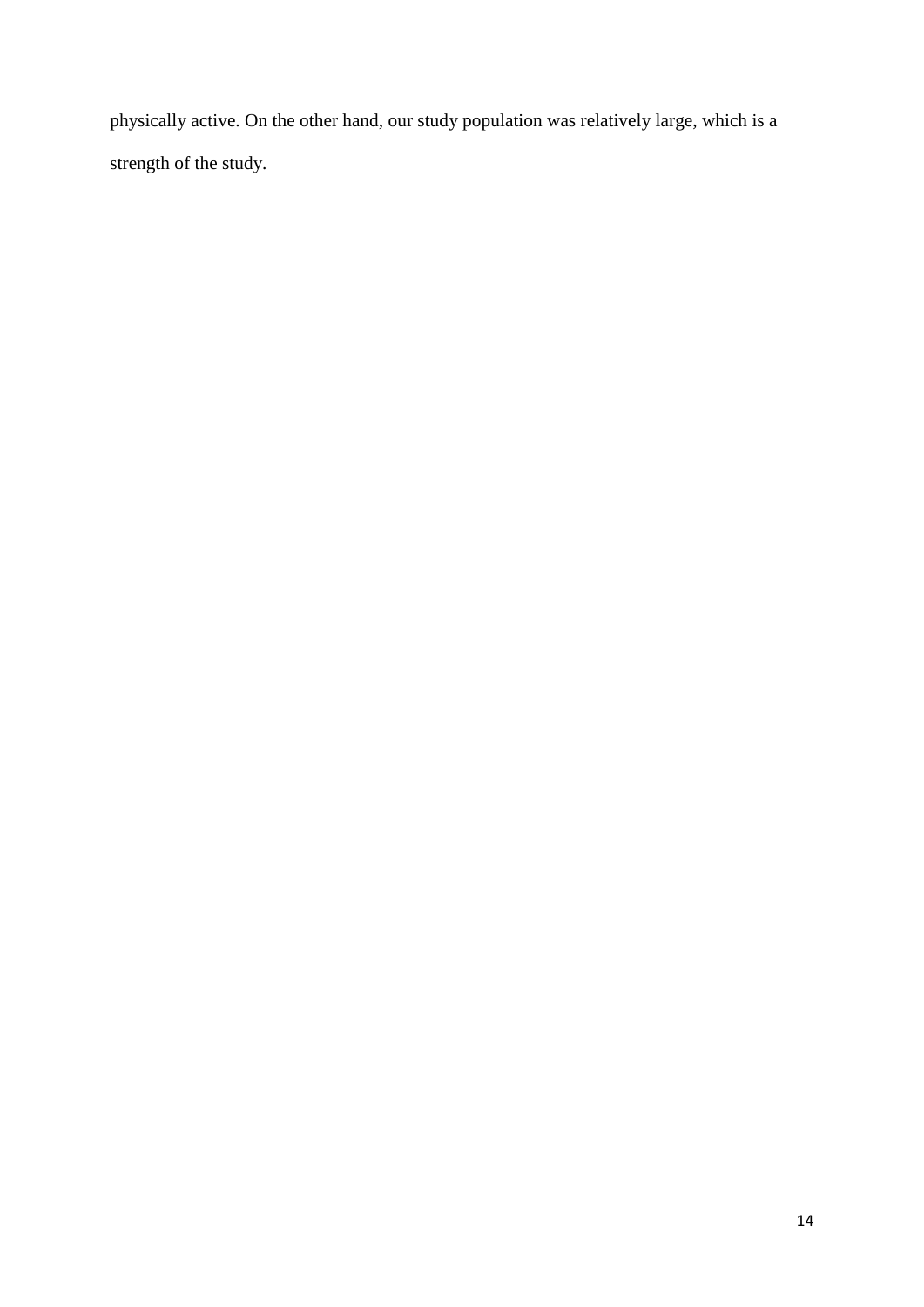### **5. Conclusion**

In this study we have confirmed in a large sample of the general Dutch population results from earlier studies in small control groups of healthy adults. Mean CHr values in this study population fall within the same range as mean CHr values reported in small or specific patient populations. Associations with other iron status parameters in this study population are also in agreement with associations reported in literature. As the iron status can be assessed more accurate by a combination of tests, it would be valuable to measure CHr in conjunction with conventional parameters such as Hb and ferritin to assess the iron status.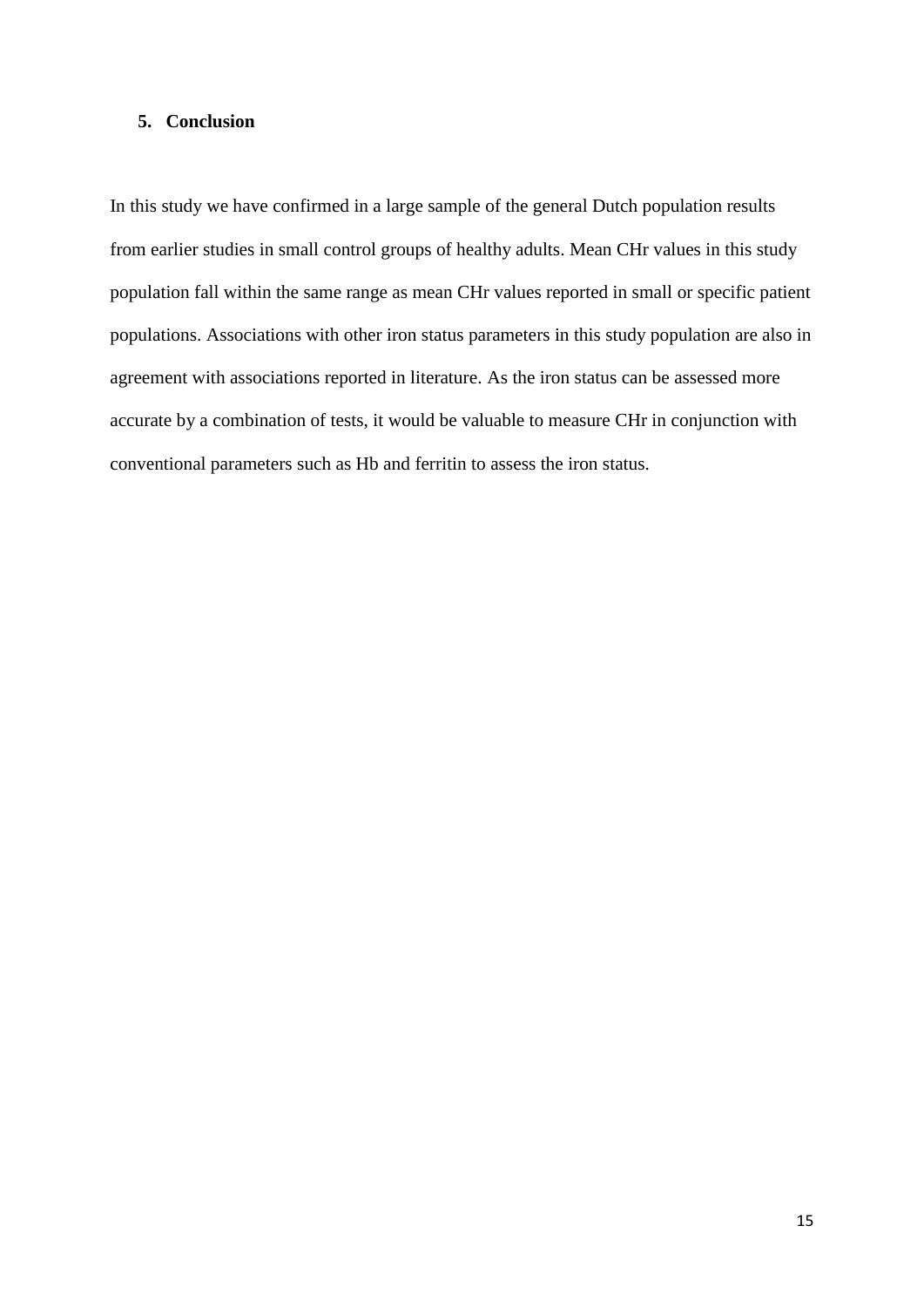# **Highlights**

- CHr values correlate well with conventional iron status parameters.
- CHr measurement might have additional value in iron status assessment.
- CHr measurement might be useful to identify persons at risk of developing anemia.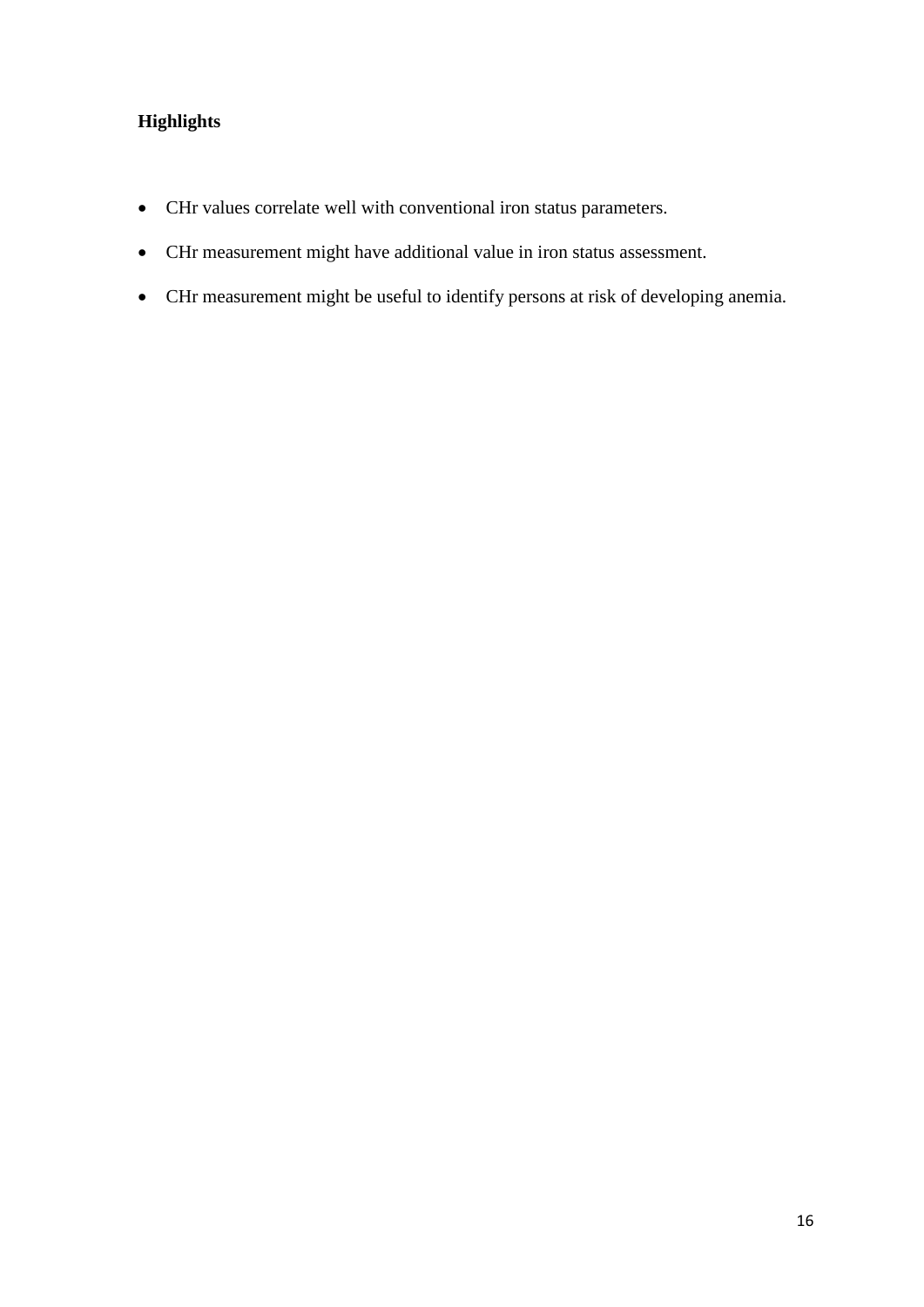# **Acknowledgement**

The authors gratefully acknowledge Siemens for providing reagents for the measurements.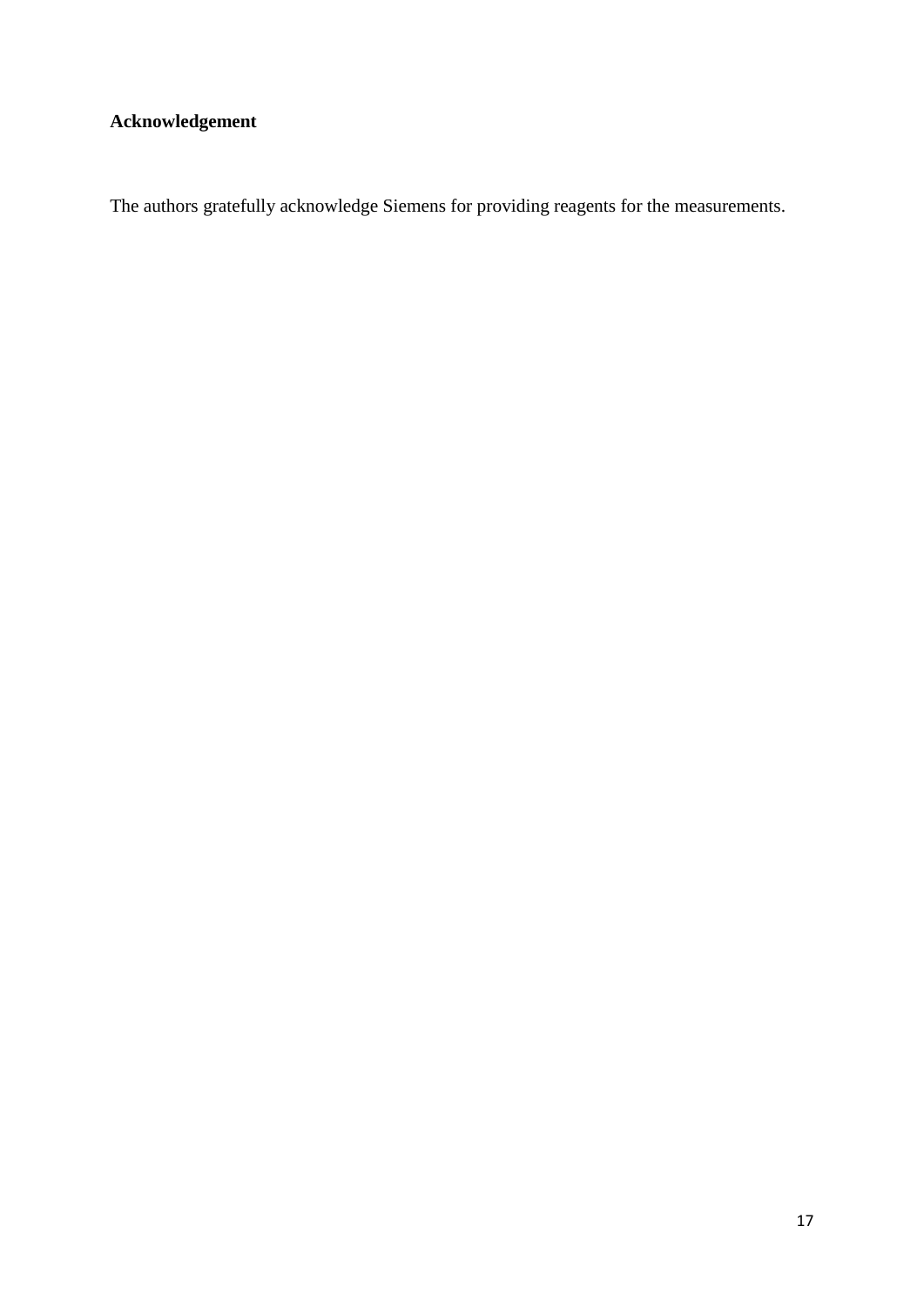#### **References**

- [1] Cook JD. Clinical evaluation of iron deficiency. Semin Hematol 19 (1) (1982) 6-18.
- [2] Brugnara C, Schiller B, Moran J. Reticulocyte hemoglobin equivalent (Ret He) and assessment of iron-deficient states. Clin Lab Haematol 28 (5) (2006) 303-308.
- [3] Mast AE, Blinder MA, Lu Q, Flax S, Dietzen DJ. Clinical utility of the reticulocyte hemoglobin content in the diagnosis of iron deficiency. Blood 99 (4) (2002) 1489-1491.
- [4] Brugnara C, Zurakowski D, DiCanzio J, Boyd T, Platt O. Reticulocyte hemoglobin content to diagnose iron deficiency in children. JAMA 281 (23) (1999) 2225-2230.
- [5] Ullrich C, Wu A, Armsby C et al. Screening healthy infants for iron deficiency using reticulocyte hemoglobin content. JAMA 294 (8) (2005) 924-930.
- [6] Schoorl M, Schoorl M, van der Gaag D, Bartels PC. Effects of iron supplementation on red blood cell hemoglobin content in pregnancy. Hematol Rep 4 (4) (2012) e24.
- [7] Karlsson T. Comparative evaluation of the reticulocyte hemoglobin content assay when screening for iron deficiency in elderly anemic patients. Anemia 2011 (2011) 925907.
- [8] Joosten E, Lioen P, Brusselmans C, Indevuyst C, Boeckx N. Is analysis of the reticulocyte haemoglobin equivalent a useful test for the diagnosis of iron deficiency anaemia in geriatric patients? Eur J Intern Med 24 (1) (2013) 63-66.
- [9] Radtke H, Meyer T, Kalus U et al. Rapid identification of iron deficiency in blood donors with red cell indexes provided by Advia 120. Transfusion 45 (1) (2005) 5-10.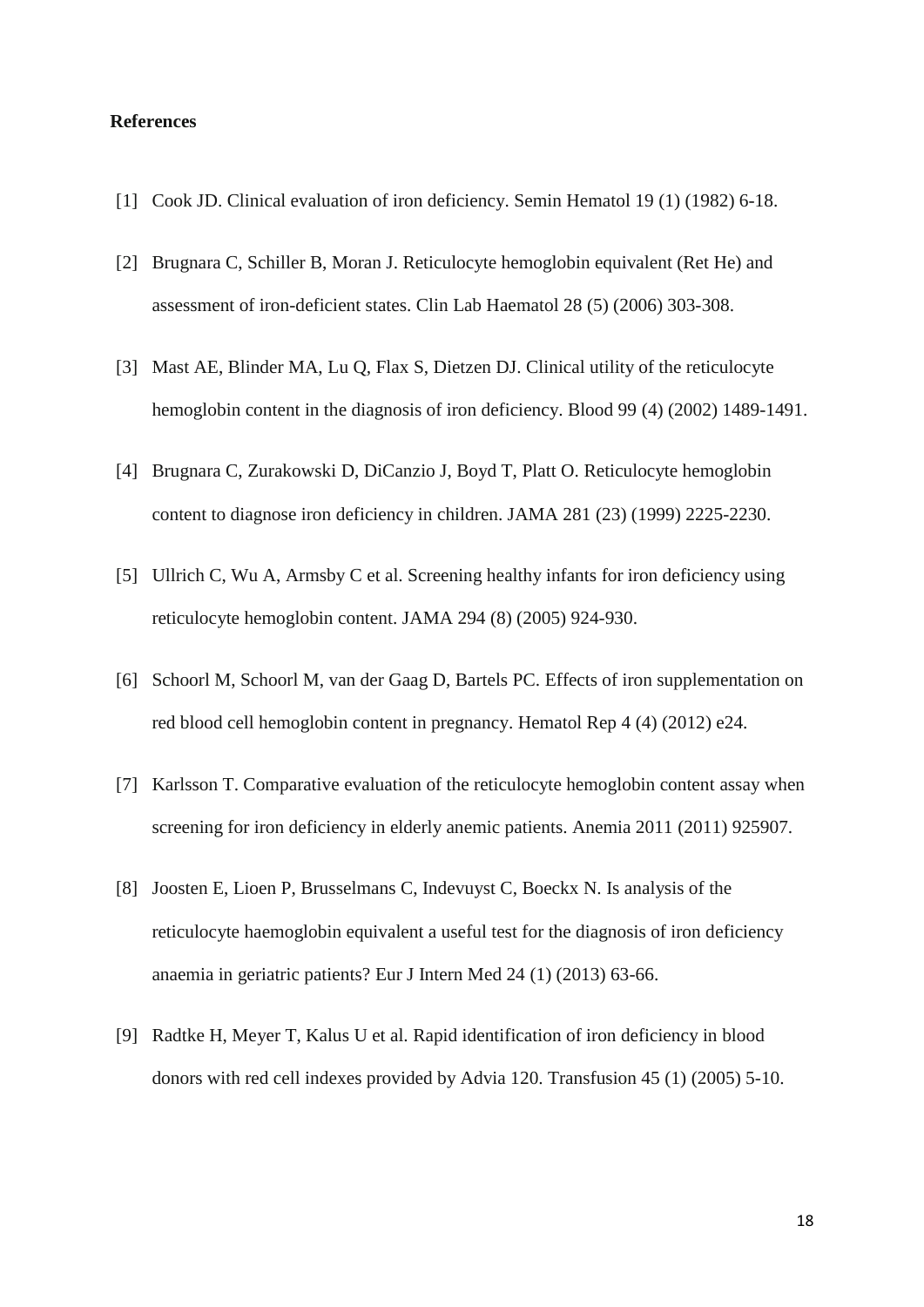- [10] Semmelrock MJ, Raggam RB, Amrein K et al. Reticulocyte hemoglobin content allows early and reliable detection of functional iron deficiency in blood donors. Clin Chim Acta 413 (7-8) (2012) 678-682.
- [11] Brugnara C, Laufer MR, Friedman AJ, Bridges K, Platt O. Reticulocyte hemoglobin content (CHr): early indicator of iron deficiency and response to therapy. Blood 83 (10) (1994) 3100-3101.
- [12] Major A, Mathez-Loic F, Rohling R, Gautschi K, Brugnara C. The effect of intravenous iron on the reticulocyte response to recombinant human erythropoietin. Br J Haematol 98 (2) (1997) 292-294.
- [13] Mittman N, Sreedhara R, Mushnick R et al. Reticulocyte hemoglobin content predicts functional iron deficiency in hemodialysis patients receiving rHuEPO. Am J Kidney Dis 30 (6) (1997) 912-922.
- [14] http://www.vierdaagseonderzoek.nl.
- [15] Ceylan C, Miskioglu M, Colak H, Kiliccioglu B, Ozdemir E. Evaluation of reticulocyte parameters in iron deficiency, vitamin B(12) deficiency and beta-thalassemia minor patients. Int J Lab Hematol 29 (5) (2007) 327-334.
- [16] Ageeli AA, Algahtani FH, Alsaeed AH. Reticulocyte hemoglobin content and iron deficiency: a retrospective study in adults. Genet Test Mol Biomarkers 17 (4) (2013) 278-283.
- [17] Tsuchiya K, Saito M, Okano-Sugiyama H et al. Monitoring the content of reticulocyte hemoglobin (CHr) as the progression of anemia in nondialysis chronic renal failure (CRF) patients. Ren Fail 27 (1) (2005) 59-65.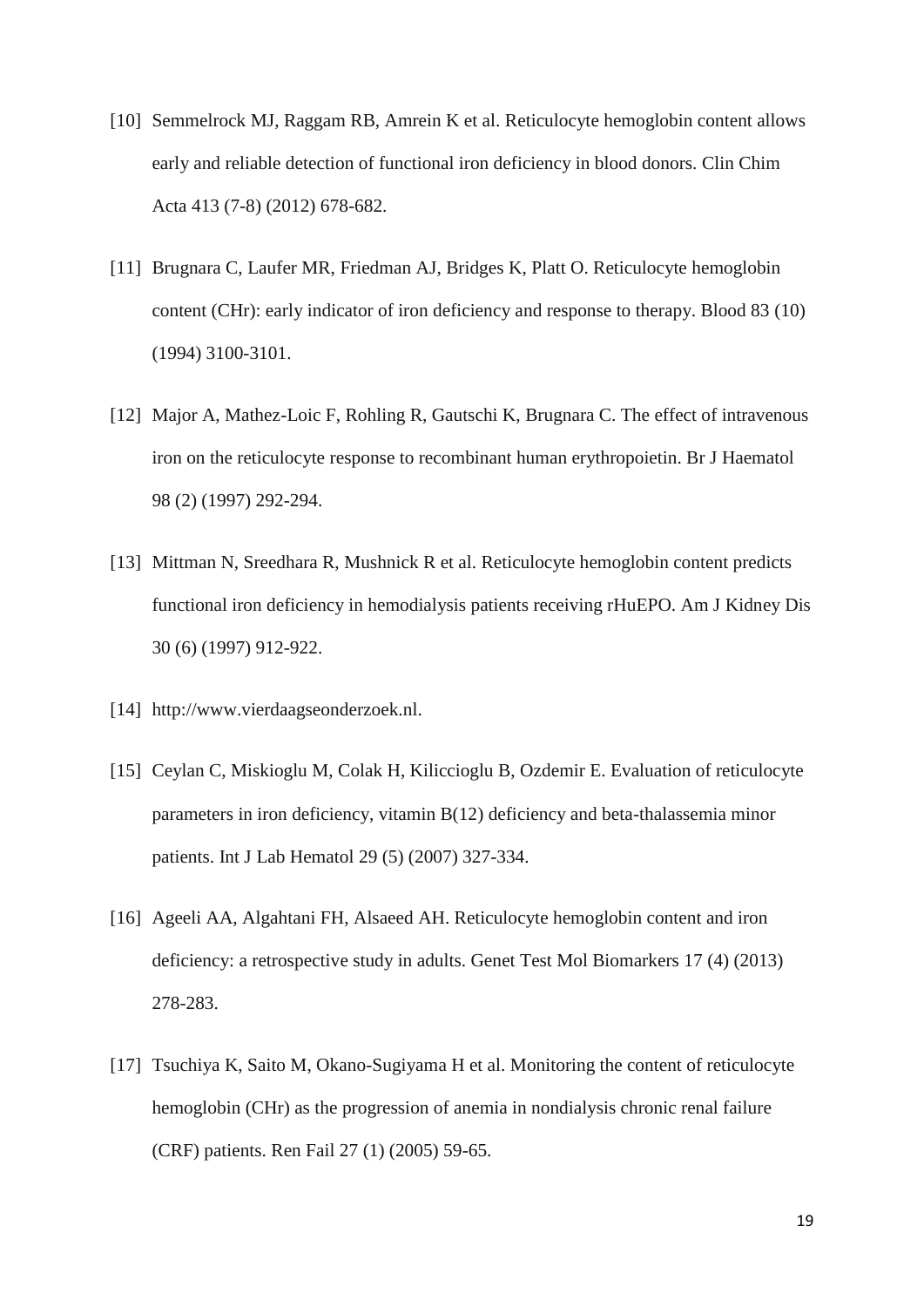- [18] Karagulle M, Gunduz E, Sahin MF, Olga AM. Clinical significance of reticulocyte hemoglobin content in the diagnosis of iron deficiency anemia. Turk J Haematol 30 (2) (2013) 153-156.
- [19] Fishbane S, Galgano C, Langley RC, Jr., Canfield W, Maesaka JK. Reticulocyte hemoglobin content in the evaluation of iron status of hemodialysis patients. Kidney Int 52 (1) (1997) 217-222.
- [20] Kim JM, Ihm CH, Kim HJ. Evaluation of reticulocyte haemoglobin content as marker of iron deficiency and predictor of response to intravenous iron in haemodialysis patients. Int J Lab Hematol 30 (1) (2008) 46-52.
- [21] Thomas C, Thomas L. Biochemical markers and hematologic indices in the diagnosis of functional iron deficiency. Clin Chem 48 (7) (2002) 1066-1076.
- [22] Thomas L, Thomas C. Detection of iron restriction in anaemic and non-anaemic patients: New diagnostic approaches. Eur J Haematol 99 (3) (2017) 262-268.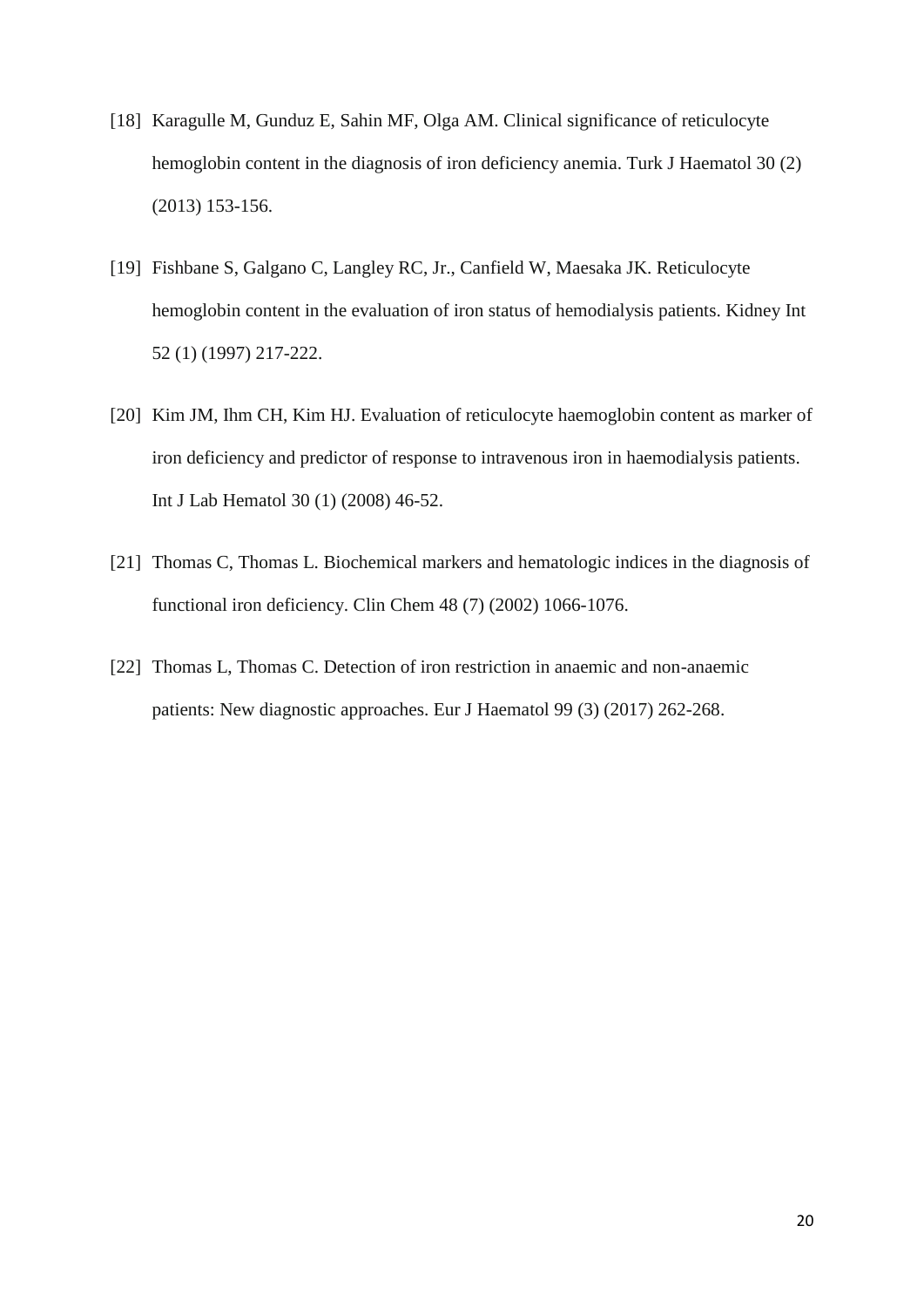## **Tables**

| Characteristic                   | Men $(n=594)$               | Women $(n=430)$            |
|----------------------------------|-----------------------------|----------------------------|
| Age, years                       | $64(9)$ <sup>†</sup>        | $57(11)^{\dagger}$         |
|                                  |                             |                            |
| CHr, pg                          | 31.81 $(1.50)$ <sup>†</sup> | $31.32(1.51)$ <sup>†</sup> |
| Reticulocytes, $10^9$ /L         | 69 $(17)$ <sup>†</sup>      | $60(16)$ <sup>†</sup>      |
| $Hb$ , mmol/ $L^{\ddagger}$      | 9.6 $(0.6)$ <sup>†</sup>    | $8.8(0.6)^{\dagger}$       |
| Ferritin, $\mu g/L$              | $128(121)$ <sup>†</sup>     | 73 $(65)$ <sup>†</sup>     |
| Serum iron, µmol/L               | $18.2(5.7)^{+}$             | $16.2(5.2)^{\dagger}$      |
| Transferrin, g/L                 | $2.7(0.4)$ <sup>†</sup>     | $2.8(0.4)$ <sup>†</sup>    |
| Transferrin saturation, fraction | $0.27(0.09)^{\dagger}$      | $0.24(0.09)^{\dagger}$     |
| MCV, fL                          | 88 (4)                      | 87(4)                      |
| CRP, mg/L                        | 3.1(0.3)                    | 3.1(0.3)                   |
|                                  |                             |                            |

Table 1 Study population characteristics\*

\* Data are presented as mean (SD)

† Significant difference between men and women (p-value Mann Whitney U test <0.05)

‡ Conversion factor for g/dL: 1.61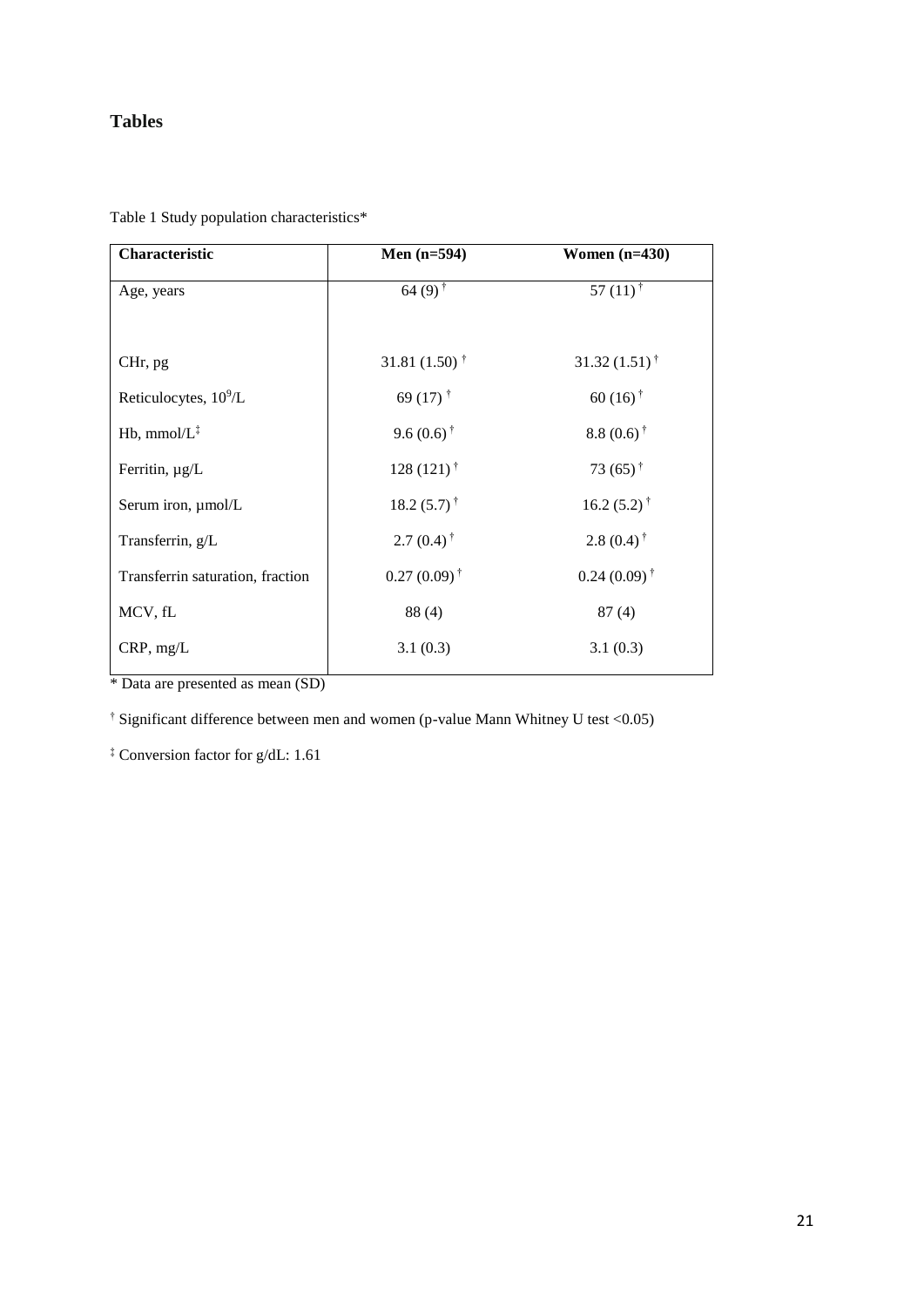| <b>Parameter</b>       | Men $(n=594)$ | Women $(n=430)$ |
|------------------------|---------------|-----------------|
| Reticulocytes          | $-0.028$      | $-0.020$        |
| Hb                     | $0.293$ **    | $0.431**$       |
| Ferritin               | $0.231*$      | $0.288*$        |
| Serum iron             | $0.319*$      | $0.412*$        |
| Transferrin            | $-0.289*$     | $-0.351*$       |
| Transferrin saturation | $0.387*$      | $0.453*$        |
| <b>MCV</b>             | $0.732*$      | $0.755*$        |
|                        |               |                 |

Table 2 Pearson's correlation coefficients for CHr and other iron status parameters

\* Significant correlation between CHr and parameter (p-value <0.05)

† Significant difference in correlation coefficient between men and women (p-value <0.05)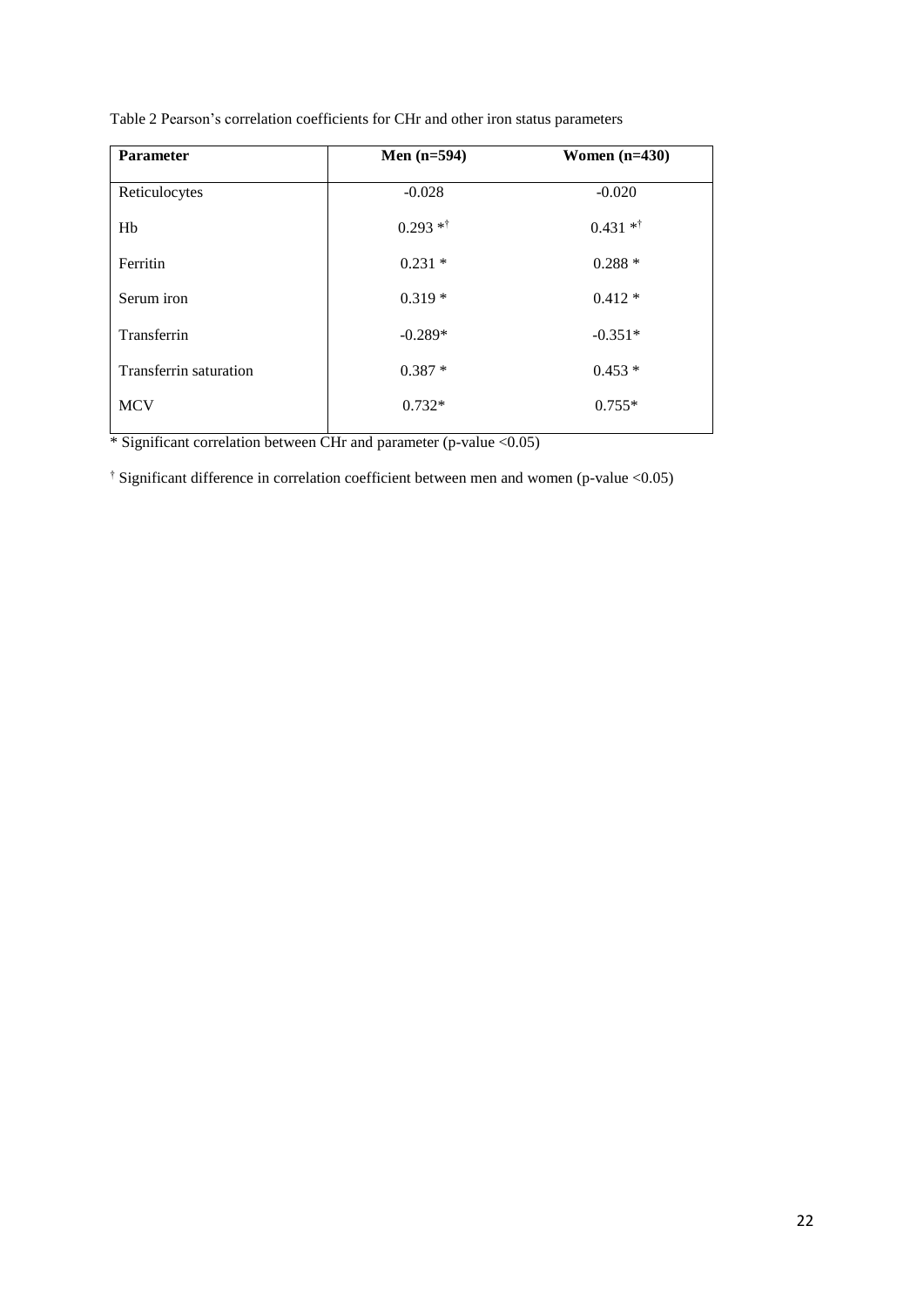| <b>Sex</b> | <b>Parameter</b>                  | <b>Reference range</b> | <b>Below lower reference limit</b> |                             | At or above lower reference limit |                             |
|------------|-----------------------------------|------------------------|------------------------------------|-----------------------------|-----------------------------------|-----------------------------|
|            |                                   |                        | $n\left(\frac{0}{0}\right)$        | $CHr (pg)^*$                | $n$ (%)                           | CHr $(pg)^*$                |
| Men        | Reticulocytes, 10 <sup>9</sup> /L | $40 - 140$             | 17(2.9)                            | 31.92(1.19)                 | 577 (97.1)                        | 31.81 (1.51)                |
|            | Hb, $mmol/L^{\ddagger}$           | $8.5 - 11.0$           | 23(3.9)                            | 30.39 $(2.77)$ <sup>†</sup> | 571 (96.1)                        | 31.87 $(1.40)$ <sup>†</sup> |
|            | Ferritin, µg/L                    | $15 - 200$             | 40(6.7)                            | 29.96 $(2.25)$ <sup>†</sup> | 554 (93.3)                        | 31.94 $(1.34)$ <sup>†</sup> |
|            | Serum iron, µmol/L                | $10.0 - 30.0$          | 29(4.9)                            | 29.85 $(2.34)$ <sup>†</sup> | 565 (95.1)                        | 31.91 $(1.37)$ <sup>†</sup> |
|            | Transferrin, g/L                  | $2.0 - 3.6$            | 3(0.5)                             | 31.52(0.67)                 | 591 (99.5)                        | 31.81 (1.50)                |
|            | MCV, fL                           | $80 - 100$             | 19(3.2)                            | $27.87(2.19)^{\dagger}$     | 575 (96.8)                        | 31.94 $(1.28)$ <sup>†</sup> |
|            |                                   |                        |                                    |                             |                                   |                             |
| Women      | Reticulocytes, 10 <sup>9</sup> /L | $40 - 140$             | 30(7.0)                            | 31.78 (1.04)                | 400 (93.0)                        | 31.29(1.53)                 |
|            | Hb, $mmol/L^{\ddagger}$           | $7.5 - 10.0$           | 8(1.9)                             | $27.97(1.52)^{\dagger}$     | 422(98.1)                         | 31.39 $(1.43)$ <sup>†</sup> |
|            | Ferritin, µg/L                    | $15 - 150$             | 52(12.1)                           | 29.88 $(1.98)$ <sup>†</sup> | 378 (87.9)                        | 31.52 $(1.31)$ <sup>†</sup> |
|            | Serum iron, µmol/L                | $10.0 - 30.0$          | 40(9.3)                            | 29.63 $(1.87)$ <sup>†</sup> | 390 (90.7)                        | 31.50 $(1.35)$ <sup>†</sup> |
|            | Transferrin, g/L                  | $2.0 - 3.6$            | 1(0.2)                             | $32.06(-)$                  | 429 (99.8)                        | 31.32(1.51)                 |
|            | MCV, fL                           | $80 - 100$             | 16(3.7)                            | $27.97(1.60)$ <sup>†</sup>  | 414 (96.3)                        | 31.45 $(1.35)$ <sup>†</sup> |
|            |                                   |                        |                                    |                             |                                   |                             |

Table 3 CHr levels in subjects with other iron status parameters below and above lower reference limit

\* Data are presented as mean (SD)

† Significant difference between subjects with values below and above the lower reference limit (p-value Mann

Whitney U test <0.05)

‡ Conversion factor for g/dL: 1.61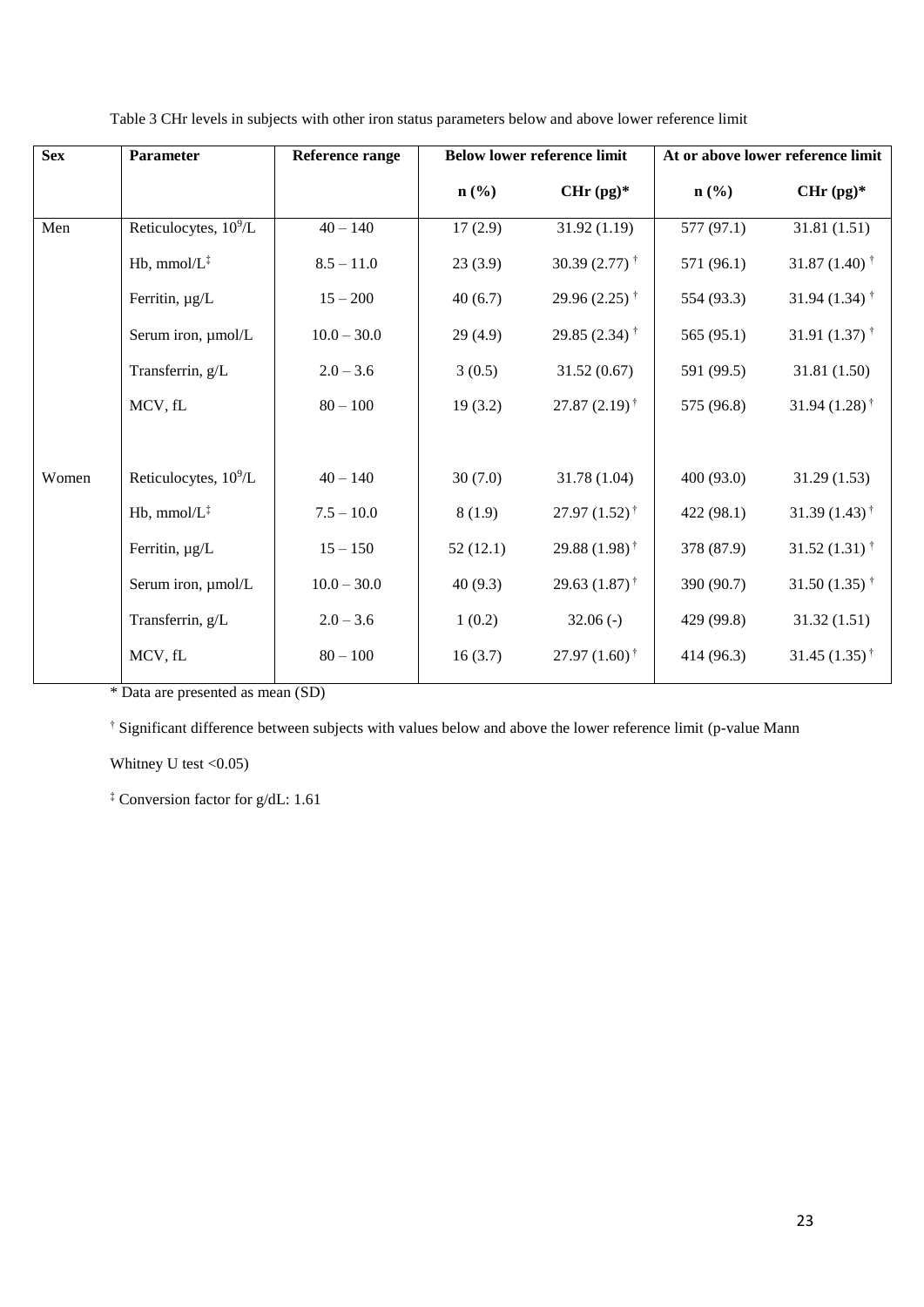| <b>Sex</b> | Hb level category (mmol/ $L^{\dagger}$ ) | $n$ (%)    | $CHr (pg)^*$ | Ferritin $(\mu g/L)^*$ |
|------------|------------------------------------------|------------|--------------|------------------------|
| Men        | Hb < 7.5                                 | 2(0.3)     | 25.14(2.51)  | 5.13(0.57)             |
|            | Hb $\geq$ 7.5 and < 8.5                  | 21(3.5)    | 30.89(2.25)  | 61.16(61.63)           |
|            | Hb $\geq$ 8.5 and < 9.5                  | 232(39.1)  | 31.58(1.65)  | 106.04 (115.28)        |
|            | Hb $\geq$ 9.5 and < 10.5                 | 293 (49.3) | 32.03(1.19)  | 141.75 (116.97)        |
|            | $Hb \geq 10.5$                           | 46(7.7)    | 32.28 (0.94) | 182.95 (156.35)        |
| Women      | Hb < 7.5                                 | 8(1.9)     | 27.97 (1.52) | 37.63 (49.71)          |
|            | Hb $\geq$ 7.5 and < 8.5                  | 107(24.9)  | 30.67(1.62)  | 48.15 (39.97)          |
|            | Hb $\geq$ 8.5 and < 9.5                  | 279 (64.9) | 31.59(1.30)  | 81.85 (71.13)          |
|            | Hb $\geq$ 9.5 and < 10.5                 | 34(7.9)    | 31.90 (0.98) | 87.38 (57.84)          |
|            | $Hb \geq 10.5$                           | 2(0.5)     | 32.87 (2.74) | 89.17 (6.65)           |

Table 4 CHr and ferritin levels within different Hb level categories

\* Data are presented as mean (SD)

† Conversion factor for g/dL: 1.61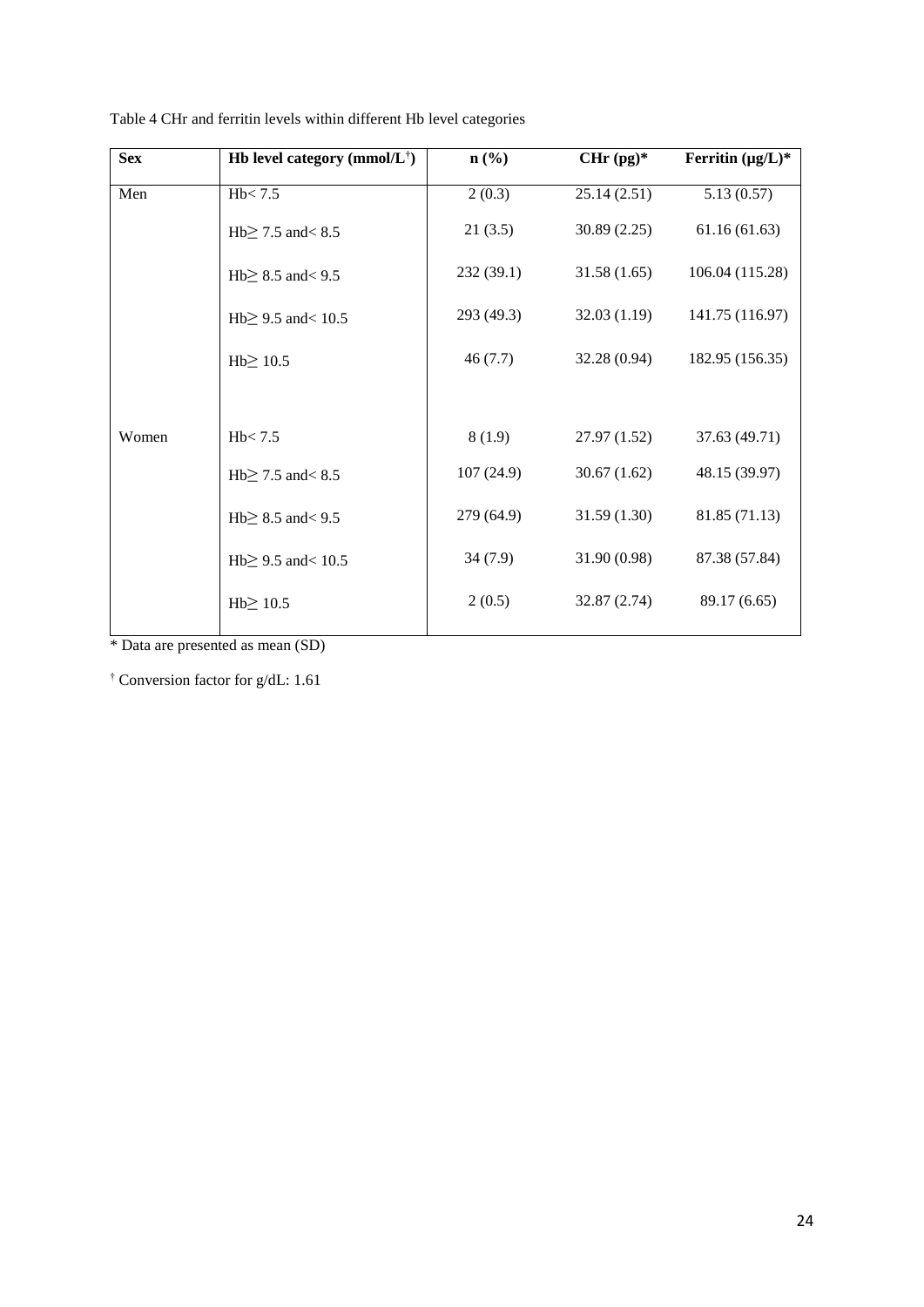| <b>Sex</b> | <b>Hb-ferritin level category</b>                                                | $\mathbf{n}(\%)$ | $CHr (pg)^*$ |
|------------|----------------------------------------------------------------------------------|------------------|--------------|
| Men        | Hb low (<8.5 mmol/L <sup>†</sup> ), ferritin low (<15 $\mu$ g/L)                 | 7(1.2)           | 27.41 (2.87) |
|            | Hb low $\left( \langle 8.5 \text{ mmol/L} \right)$ , ferritin normal             | 16(2.7)          | 31.70 (1.40) |
|            | Hb normal, ferritin $low(<15 \mu g/L)$                                           | 33(5.6)          | 30.50 (1.70) |
|            | Hb normal, ferritin normal                                                       | 538 (90.6)       | 31.95 (1.34) |
|            |                                                                                  |                  |              |
| Women      | Hb low (<7.5 mmol/L), ferritin low (<15 $\mu$ g/L)                               | 5(1.2)           | 27.97 (1.39) |
|            | Hb low $\left\langle \langle 7.5 \text{ mmol/L} \right\rangle$ , ferritin normal | 3(0.7)           | 27.98 (2.04) |
|            | Hb normal, ferritin $low(<15 \mu g/L)$                                           | 47 (10.9)        | 30.08(1.93)  |
|            | Hb normal, ferritin normal                                                       | 375 (87.2)       | 31.55(1.27)  |

Table 5 CHr levels within categories of combinations of low and normal Hb and ferritin levels

\* Data are presented as mean (SD)

† Conversion factor for g/dL: 1.61